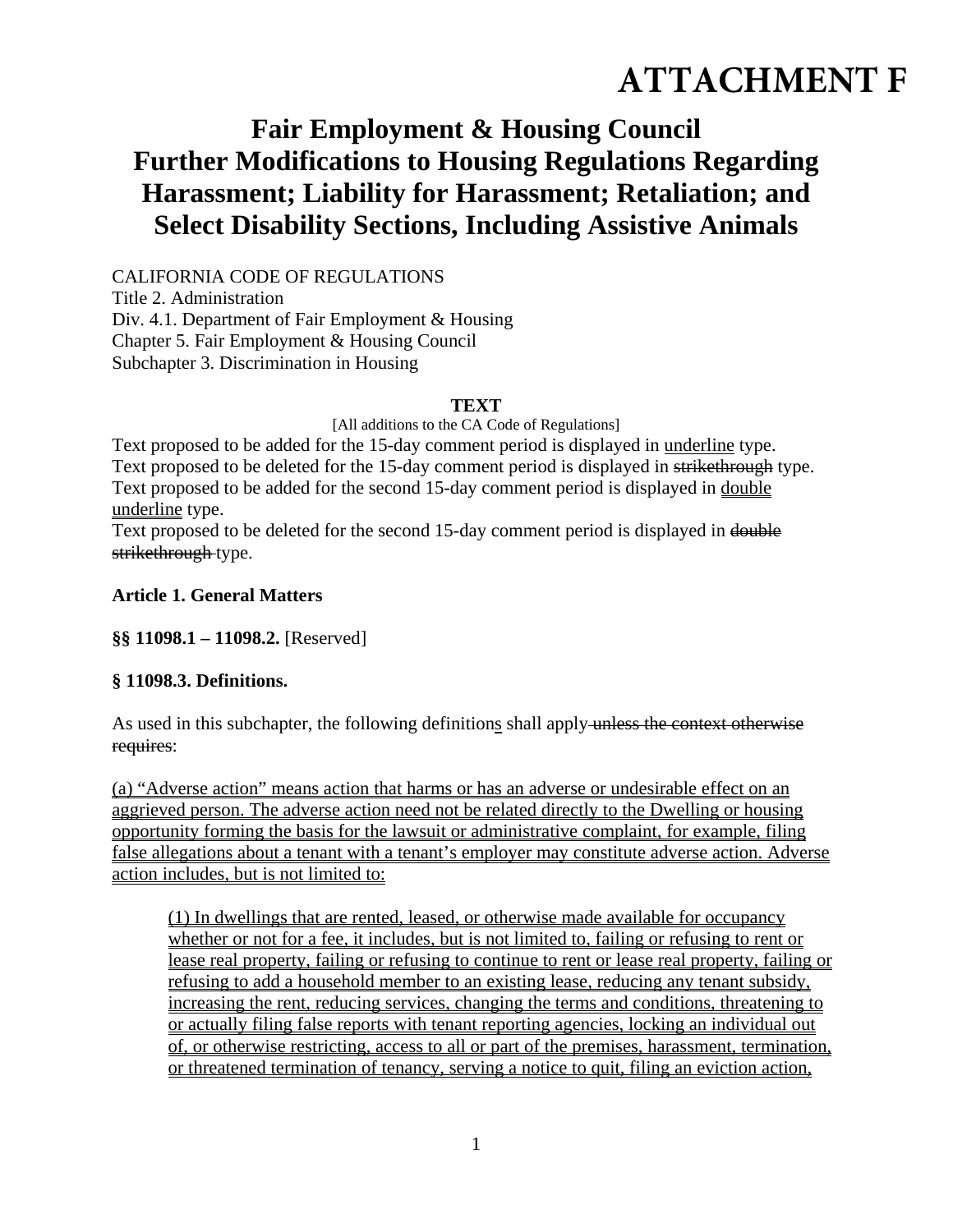evicting a tenant, refusing to provide a reasonable accommodation or reasonable modification, or engaging in any other discriminatory housing practice;

(2) Refusing to sell a Dwelling or Residential Real Estate or otherwise failing or refusing to enter into a Residential Real Estate related transaction;

(3) Refusing to provide Financial Assistance related to a Dwelling or Residential Real Estate; or

(4) Taking other action that has an adverse effect on an aggrieved person.

 $\left(\frac{ab}{2}\right)$  "Aggrieved person" includes any person who:

(1) claims to have been injured by a discriminatory housing practice; or

(2) believes that they will be injured by a discriminatory housing practice that is about to occur.

 $(\frac{\theta c}{c})$  "Building" means a structure, facility, or portion thereof that contains or serves one or more dwelling units.

(cd) "Common use areas" means rooms, spaces, or elements inside or outside of a building that are made available for the use of residents of a building or the guests thereof. Examples of common use areas include hallways, lounges, lobbies, laundry rooms, refuse rooms, mail rooms, elevators, parking areas, garages, pools, clubhouses, dining areas, physical fitness areas or gyms, children's play areas, recreational areas, and passageways among and between buildings.

(de) "Discriminatory housing practice" means an act that is unlawful under federal or state fair housing law, including, but not limited to, housing-related violations of the Fair Employment and Housing Act, the Fair Housing Act as amended by the Fair Housing Amendments Act, the Unruh Civil Rights Act, the Ralph Civil Rights Act, the Disabled Persons Act, and the Americans with Disabilities Act.

(ef) "Dwelling unit" means a single unit of residence for a family or one or more persons. Examples of dwelling units include a single family home; an apartment unit within an apartment building; and rooms in which people sleep within other types of dwellings in which sleeping accommodations are provided but toileting or cooking facilities are shared by occupants of more than one room or portion of the dwelling. Examples of the latter include dormitory rooms and sleeping accommodations in shelters intended for occupancy as a residence for homeless persons.

(g) "Financial assistance" includes the making or purchasing of loans, grants or the provision of other financial assistance relating to the purchase, organization, development, construction, improvement, repair, maintenance, rental, leasing, occupancy, or insurance of Dwellings or which are secured by Residential Real Estate, including, but not limited to: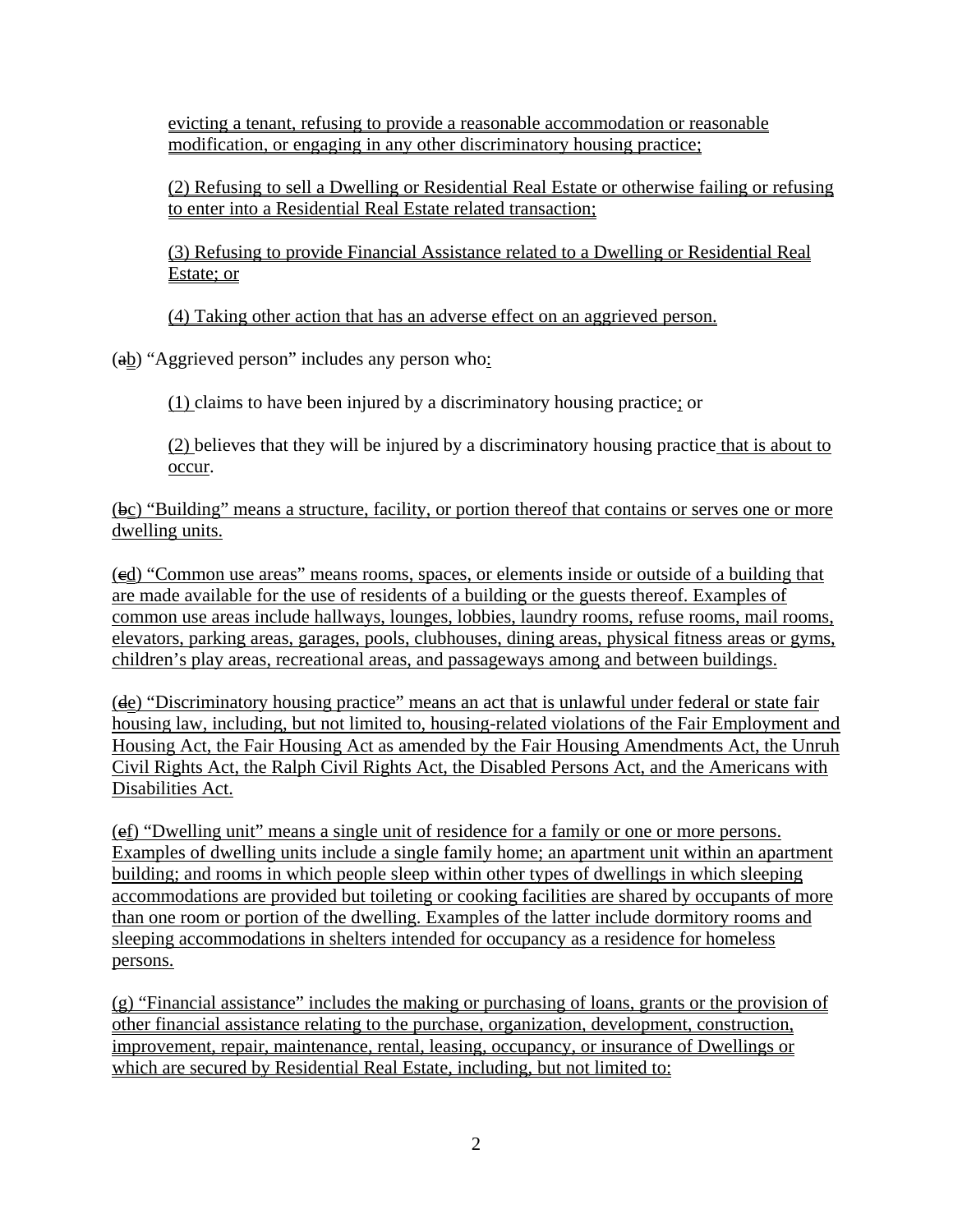(1) Mortgages, home equity loans, and other loans secured by residential real estate;

(2) Insurance and underwriting related to residential real estate, including but not limited to construction insurance, property insurance, liability insurance, homeowner's insurance, and renter's insurance.

(3) Loan modifications, foreclosures, and the implementation of the foreclosure process.

 $(\frac{\theta f h}{\theta})$  "Housing accommodation" or "dwelling" includes:

## (1) one or more Dwelling Units;

 $(42)$  any building, structure, or portion thereof that is used or occupied as, or designed, arranged, or intended to be used or occupied as, a home, residence, or sleeping place by one person who maintains a household or by two or more persons who maintain a common household, and includes all public and common use areas associated with it, if any, including, but not limited to, single family homes; apartments; community associations, condominiums, townhomes, planned unit developments, and other common interest developments as defined in the Davis-Stirling Common Interest Development Act (known colloquially as homeowner associations (HOAs)); housing cooperatives, including those defined under Civil Code 4100(d); rooms used for sleeping purposes; single room occupancy hotel rooms; bunkhouses; sober living homes; transitional housing; supported supportive housing; licensed and unlicensed group living arrangements; residential motels or hotels; boardinghouses; emergency shelters; homeless shelters; shelters for persons surviving domestic violence; cabins and other structures housing migrant farmworkers; hospices; manufactured homes; mobile homes and mobile home sites or spaces; floating homes and floating home marinas, berths, and spaces; communities and live aboard marinas; bunkhouses; sober living homes; and recreational vehicles used as a home or residence<del>; and licensed and unlicensed group living</del> arrangements.

 $(23)$  any vacant land that is offered for sale or lease for the construction of any building, structurehousing accommodation, dwelling, or portion thereof intended to be used or occupied as a residence as defined in subdivision  $(42)$ ; or

(34) all dwellings as defined in and covered by the federal Fair Housing Act (42 U.S.C. § 3602(b)), such as single family homes, apartments, condominiums, rooms, single room occupancy hotel rooms, transitional housing, supported housing, residential motels or hotels, boardinghouses, shelters, cabins and other structures housing migrant farmworkers, hospices, manufactured homes, mobile homes and mobile home spaces, floating homes and floating home spaces, communities and live aboard marinas, bunkhouses, and recreational vehicles used as a home or residence.

(c) "Housing provider" includes "owner" and "person" as those terms are defined in Government Code section 12927.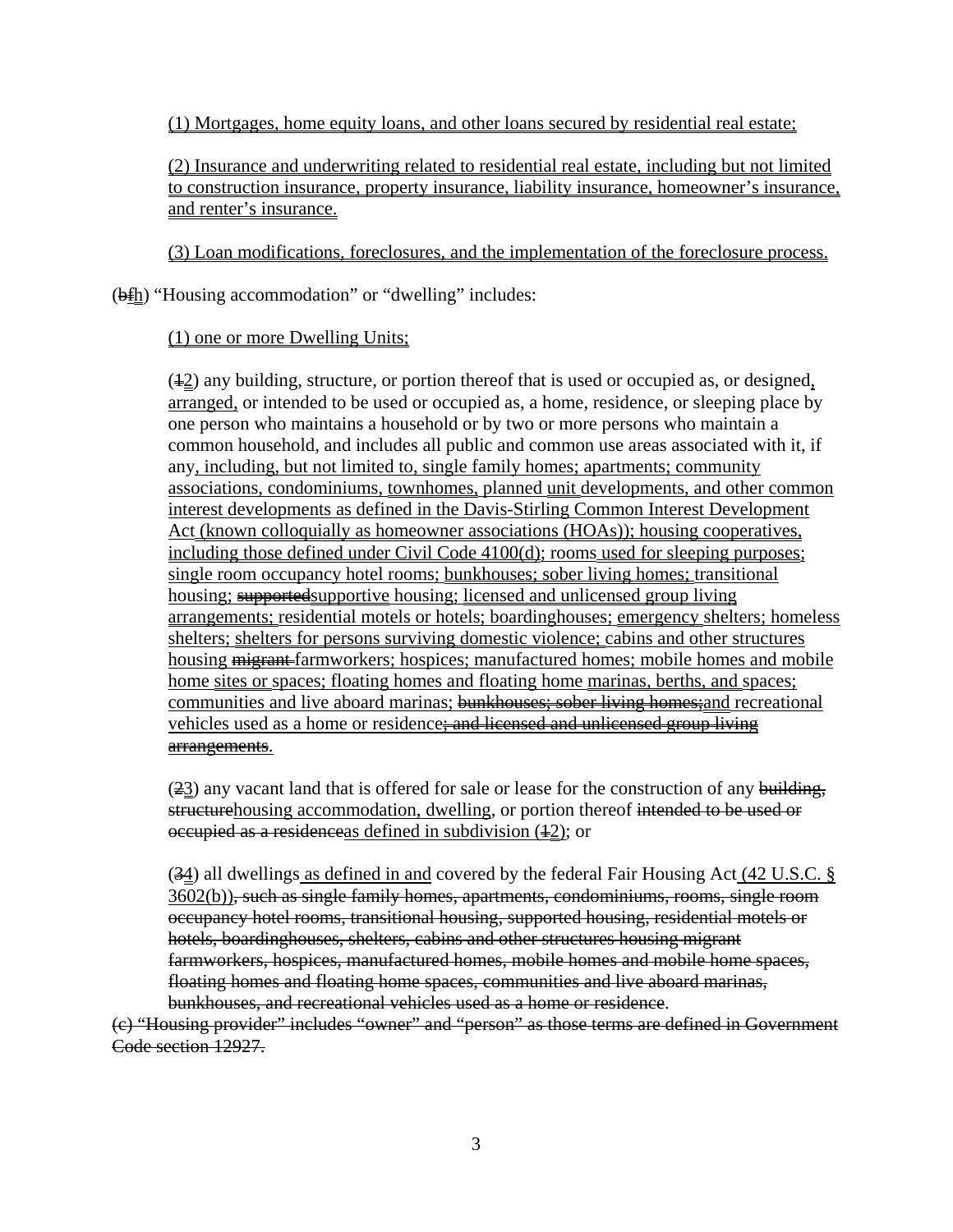$(d_{\frac{1}{2}})$  "Owner" includes the lessee, sublessee, assignee, managing agent, real estate broker or salesperson, trustee, receiver,  $\theta$  and any individual or entity that is defined as a "housing" provider" in a statute, regulation or government program or that is commonly referred to as a "housing provider" in housing industry parlance; and any person having any legal or equitable right of ownership or possession or the right to rent or lease housing accommodations, and includes the state and any of its political subdivisions and any agency thereof, agencies, districts and entities organized under state or federal law, and cities, counties, and cities and counties (whether charter or not), and all political subdivisions and agencies thereof having any legal or equitable right of ownership or possession or the right to rent or lease housing accommodations. In common interest developments, "owner" also includes governing bodies of the common interest developments, and their agents and employees.

(ehj) "Person" includes:

(1) all individuals and entities that are included in the definition of "Owner";

 $(42)$  all individuals and entities that are described in 42 U.S.C. § 3602(d) and 24 C.F.R. 100.20, including one or more individuals, corporations, partnerships, associations, labor organizations, legal representatives, mutual companies, joint-stock companies, trusts, unincorporated organizations, trustees, trustees in cases under Title 11 of the U.S.C, receivers, and fiduciaries;

## (2) all individuals and entities that are described in the definition of "owner";

(3) all individuals and entities that are described in the definition of "housing provider"; and

(43) all institutional third parties, including the Federal Home Loan Mortgage Corporation, Fannie Mae, and any other entities that comprise the secondary loan market;

(4) community associations, condominiums, planned developments, and other common interest developments, asincluding those defined in the Davis-Stirling Common Interest Development Act (Civil Code Section 4000, et seq.);

(5) the state and any of its political subdivisions and any agency thereof; agencies, districts, and entities organized under state or federal law; and cities, counties, and cities and counties (whether charter or not), and all political subdivisions and agencies thereof; and

(57) any entity that has the power to make housing unavailable or infeasible through its Practices actions or inactions, including, but not limited to, government entities and agencies, insurance companies, real estate brokers and agents, and entities that provide funding for housing $\div$ **or** 

(6) "Person" shall be interpreted broadly.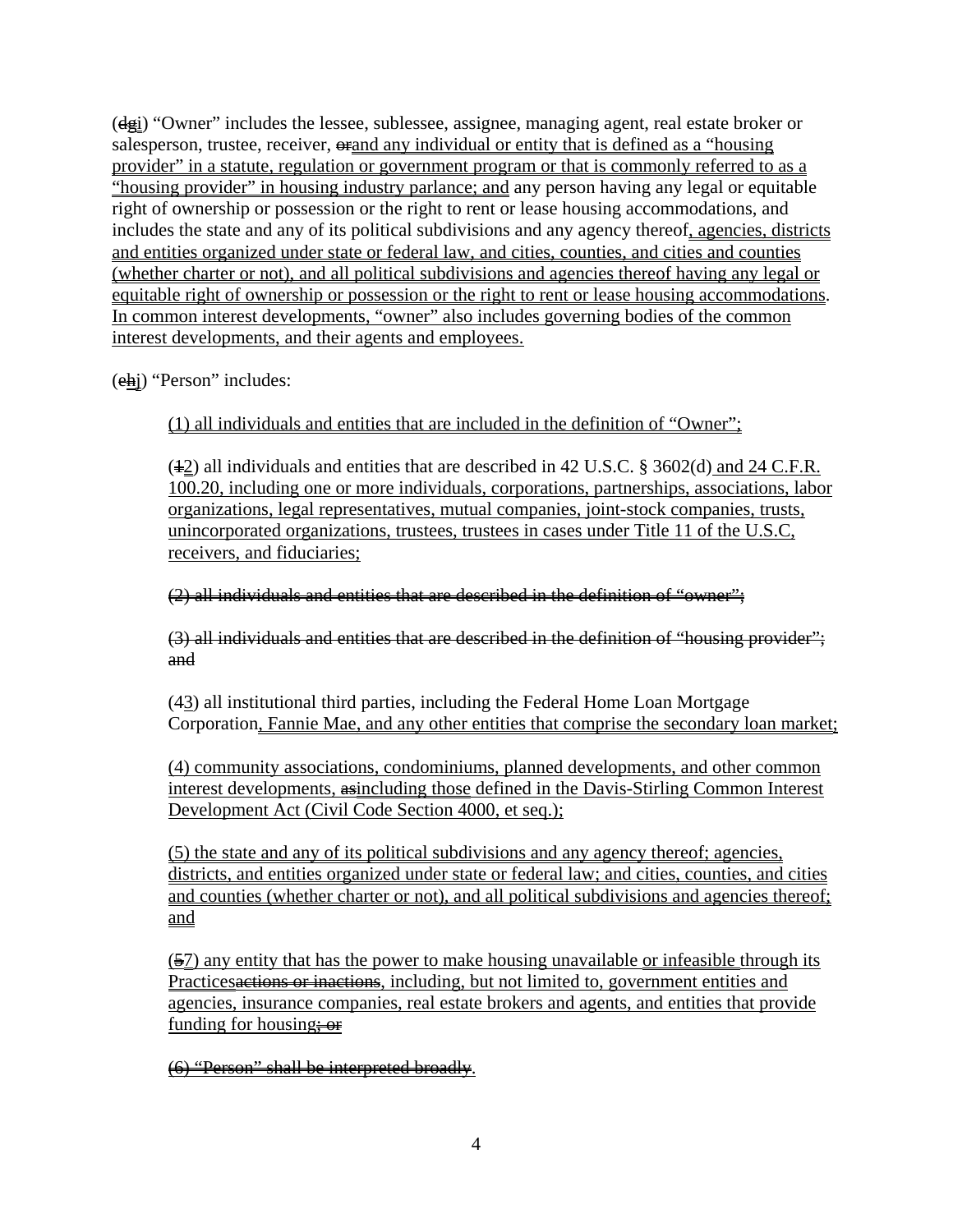$(f_{ik})$  "Practice" includes an action or actions, failure to act, rules, laws, ordinance, regulation, decisions, standards, policyies, and procedures, common interest development governing documents pursuant to Civil Code sections 4340-4370, whether written or unwritten or singular or multiple, and includes "practices" as used in 24 C.F.R. Part 100.

 $(i)$  "Premises" means the interior or exterior spaces, parts, components, or elements of a building, including individual dwelling units and the public and common use areas of a building.

 $(gkm)$  "Protected bases" or "protected classes" includes race, color, religion, sex, gender, gender identity, gender expression, sexual orientation, marital status, national origin, ancestry, familial status, source of income, disability, age, medical condition, genetic information, citizenship, primary language, immigration status, arbitrary characteristics, and all other classes of persons protected from discrimination under federal andor state fair housingantidiscrimination laws, and people perceived to be a member of any of the preceding classes or associated with any of the proceeding classes.

(n) "Residential Real Estate" means all real property, whether improved or unimproved, that includes or is planned to include Dwellings, or is zoned or otherwise designated or available for the construction of Dwellings.

 $\dot{q}_0$  "Public use areas" means interior or exterior rooms or spaces of a building that are made available to the general public. Public use may be provided at a building that is privately or publicly owned.

Note: Authority cited: Section 12935(a), Government Code. Reference: Sections 12920, 12921, 12927, 12955, and 12955.8, Government Code.

# **§ 11098.4. Liability for Discriminatory Housing Practices.**

(a) Direct Liability.

(1) A  $\theta$ Person is directly liable for:

(A) The  $\frac{1}{2}$ Person's own conduct that results in a discriminatory housing practice.

(B) Failing to take prompt action to correct and end a discriminatory housing practice by that **pPerson's** employee or agent, where the person knew or should have known of the discriminatory conduct, including because supervisors, managers, or <del>principles</del>principals of the person had or should have had such knowledge.

(C) Failing to fulfill a duty to take prompt action to correct and end a discriminatory housing practice by a third-party, where the  $\Theta$ Person knew or should have known of the discriminatory conduct and had the power to correct it. The powerduty to take prompt action to correct and end a discriminatory housing practice by a third-party depends upon the extent of the person's control or any legal responsibility or authority the person may have with respect to the conduct of such third party. The power, **example example** responsibility or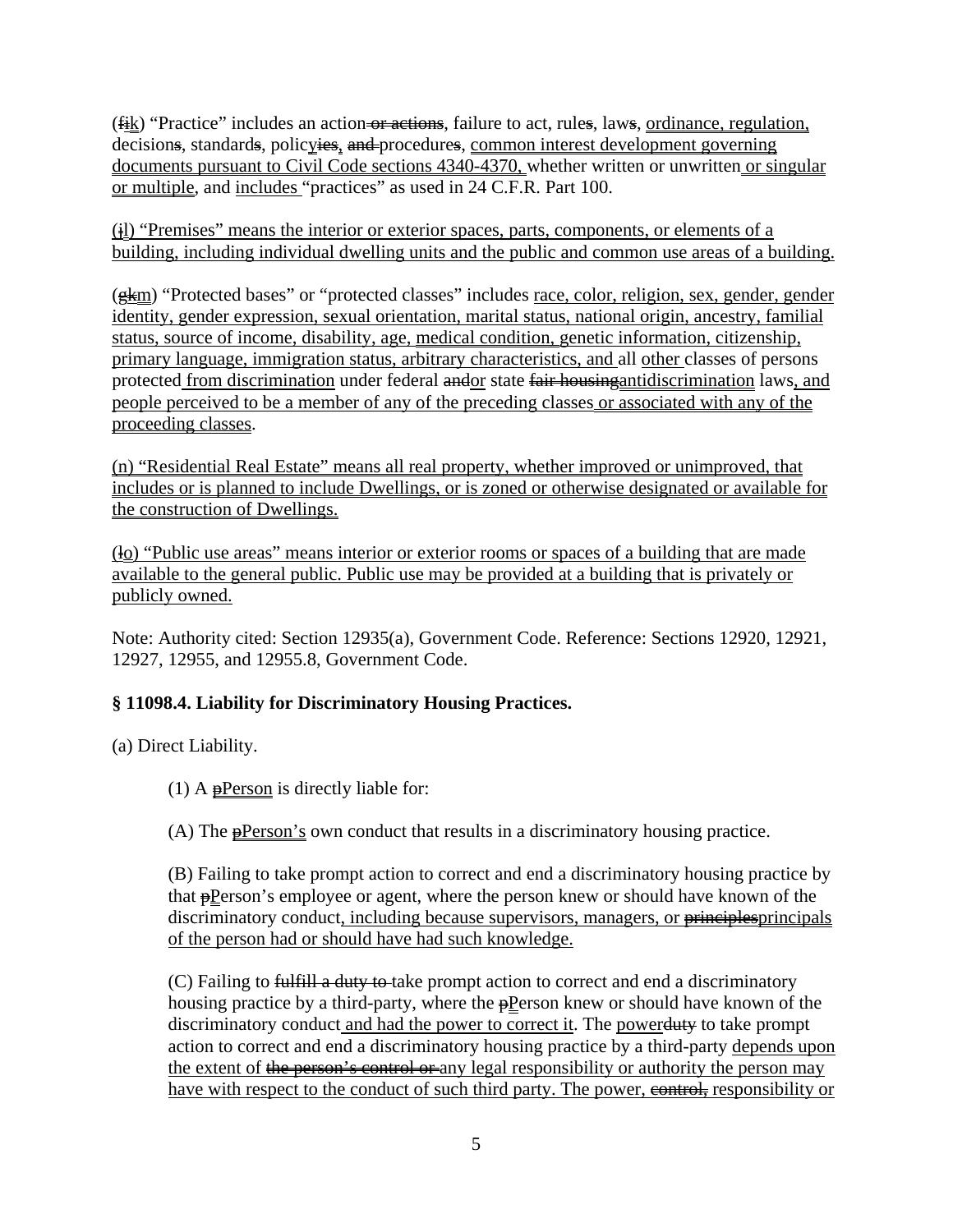authority can be derived from an obligation sources including, but not limited to the aggrieved person created by contracts, or leases, common interest development governing documents, (including bylaws or other rules of a homeowners association, condominium, or cooperative), or by federal, California, or local laws, regulations, or Practices.

(2) For purposes of determining liability under this section, prompt action to correct and end the discriminatory housing practice may not include any action that penalizes or harms the  $\frac{aA}{gg}$  rieved  $\frac{p}{p}$  reson, such as eviction of the  $\frac{aA}{gg}$  rieved  $\frac{p}{p}$  reson. Nothing herein is intended to cause or permit the delay of an unlawful detainer action otherwise authorized by law and unrelated to the discriminatory housing practice or opposition to the discriminatory housing practice. This also does not limit the aggrieved person's right to raise the discriminatory housing practice as a defense to an unlawful detainer action.

(3) An employee or agent may be directly liable for a discriminatory housing practice, regardless of whether the person's employer or principal knew or should have known of the conduct or failed to take appropriate corrective action.

(b) Vicarious Liability. To the extent permissible by California's agency law,  $a\overrightarrow{A}$  pPerson is vicariously liable for a discriminatory housing practice by the  $\frac{1}{2}$ Person's agent or employee, regardless of whether the person knew or should have known of the conduct that resulted in a discriminatory housing practice<del>, if, consistent with agency law,</del> the discriminatory housing practice is committed within the scope of the agent or employee's employment.

(1) Whether liability for a discriminatory housing practice occurs is consistent within the scope of agency employment law is a question of fact. However, a discriminatory housing practice can be found to occur in the scope of employment even if it violates an agent's or employee's official duties, does not benefit the agent or employer, is willful or malicious, or disregards the agent's or employer's express orders.

(2) An agent or employee shall be considered to be acting within the course and scope of the agency or employment relationship even if his or her discriminatory housing practice occurs incidental to the agent's or employee's job-related tasks. This includes, but is not limited to, being on the premises of a dwelling for work-related reasons such as conducting repairs.

(c) An Aggrieved Person has a right to raise the discriminatory housing practice as a defense to an unlawful detainer action.An person employee or agent may be directly liable for a discriminatory housing practice, regardless of whether the person's employer or principal knew or should have known of the conduct or failed to take appropriate corrective action.

Note: Authority cited: Section 12935(a), Government Code. Reference: Sections 12920, 12921, 12927, and 12955, and 12983, Government Code.

## **Article 2. Harassment and Retaliation**

**§ 11098.5. Harassment.**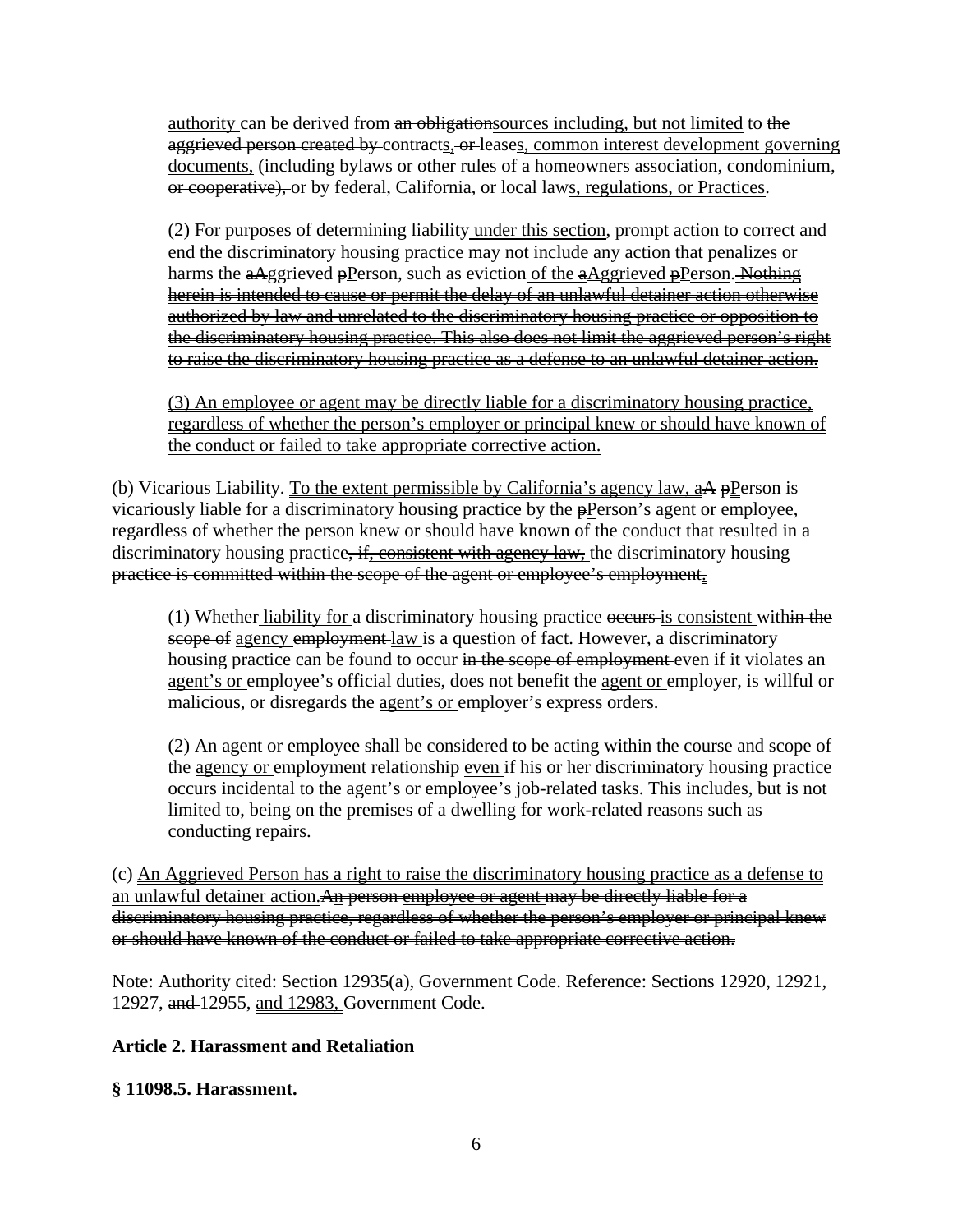(a) General. It shall be unlawful for a housing provider to harass any person in connection with the sale or rental of a dwelling on account of a person's membership in a protected class. Harassment includes conduct which deprives or interferes with the right to live in a discrimination-free housing environment.Quid pro quo and hostile environment harassment because of membership in a protected class constitute discriminatory housing practices. Harassment includes both quid pro quo harassment and hostile environment harassment.

(1) Quid pro quo harassment. Quid pro quo harassment refers to an unwelcome request or demand to engage in conduct where submission to the request or demand, either explicitly or implicitly, is made a condition related to any of the following: the sale, rental or availability of a dwelling; the terms, conditions, or privileges of the sale or rental, or the provision of services or facilities in connection therewith; or the availability, terms, or conditions of a residential real estate-related transaction. An unwelcome request or demand may constitute quid pro quo harassment even if a person acquiesces in the unwelcome request or demand.

(2) Hostile environment harassment. Hostile environment harassment refers to unwelcome conduct that is sufficiently severe or pervasive as to interfere with any of the following: the availability, sale, rental, or use or enjoyment of a dwelling; the terms, conditions, or privileges of the sale or rental<sub> $\frac{1}{2}$ </sub> or the provision or enjoyment of services or facilities in connection therewith; or the availability, terms, or conditions of a residential real estate-related transaction; or constitute any kind of Adverse Action. Hostile environment harassment does not require a change in the economic benefits, terms, or conditions of the dwelling or housing-related services or facilities, or of the residential real-estate transaction.

(A) Whether hostile environment harassment existed or exists depends upon the totality of the circumstances.

(B) The severity of the harassment is judged from the perspective of a reasonable person in the aggrieved person's position, considering all the circumstances.

(iC) Factors to be considered to determine whether hostile environment harassment existed or exists include, but are not limited to, the nature of the conduct, the context in which the incident(s) occurred, the severity, scope, frequency, duration, and location of the conduct, and the relationships of the persons involved.

(iiD) Neither psychological nor physical harm must be demonstrated to prove that a hostile environment existed or exists. Evidence of psychological or physical harm may, however, be relevantis relevant in determining whether a hostile environment exists or existedwas created, as well as the amount of damages to which an  $a\Delta g$ grieved  $p$ Person may be entitled. However, neither psychological nor physical harm must be demonstrated to prove that a hostile environment exists.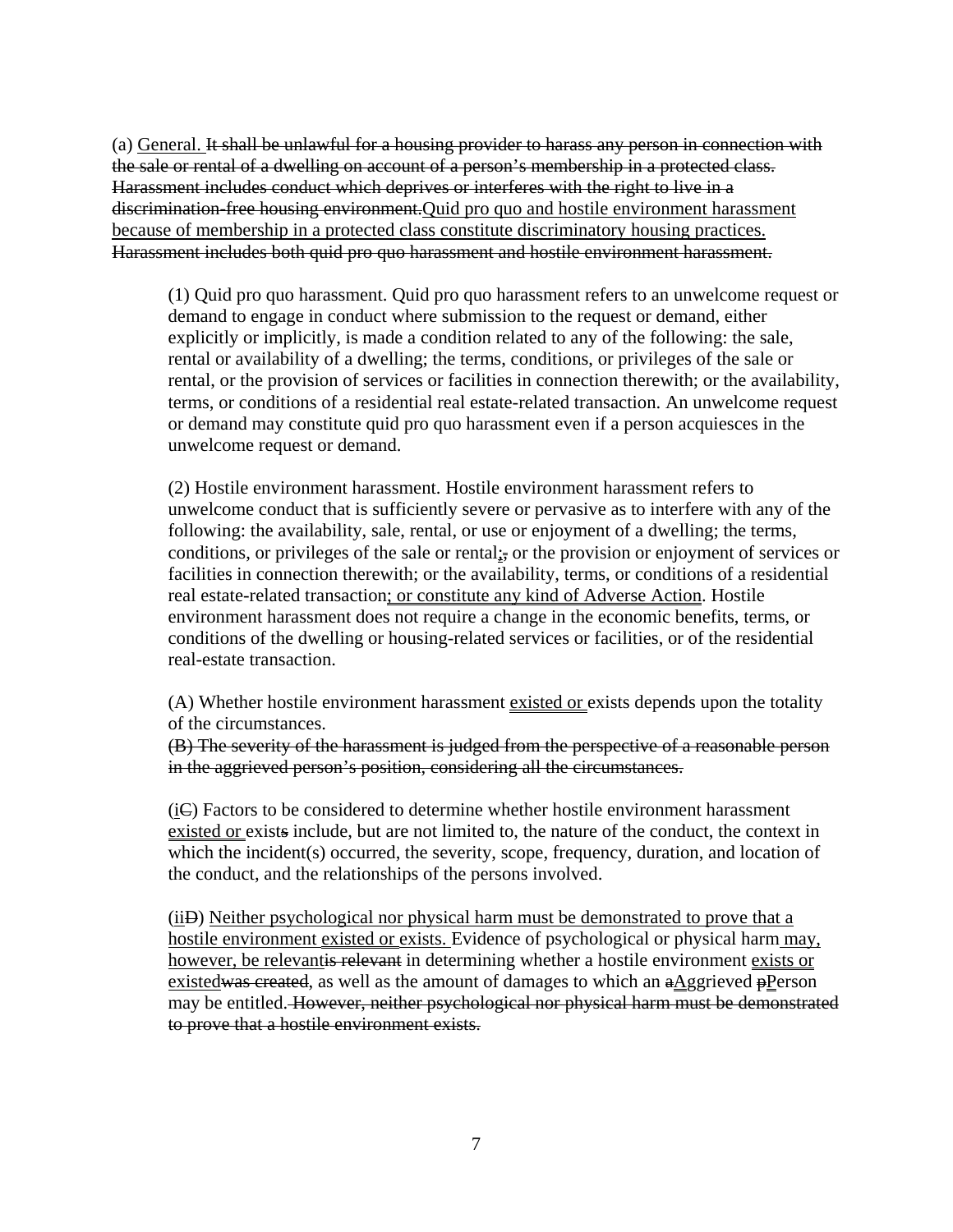(iii) Whether unwelcome conduct is sufficiently severe or pervasive as to create a hostile environment is viewed from the perspective of a reasonable person in the  $a\Delta g$ grieved **pPerson's position.** 

(E) A single incident of harassment because of a protected class may constitute a discriminatory housing practice, where the incident is severe, or evidences a quid pro quo. (b) Title VII Affirmative Defenses Not Available. The affirmative defense to an employer's vicarious liability for hostile environment harassment by a supervisor under Title VII of the Civil Rights Act of 1964 is not available in housing cases.

(cb) Type of Conduct. Harassment in housing can be written, verbal, or other conduct and does not require physical contact. Harassment in housing includes, but is not limited to:

(1) Verbal harassment, including, but not limited to, e.g. epithets, derogatory comments, or slurs related to membership in a protected basisclass;

(2) Physical harassment directed at an individual,  $e.g.$  including, but not limited to, assault, impeding or blocking movement, or any physical interference with normal movement, when directed at an individual related to membership in a protected basisclass;

(3) Visual forms of harassment,  $e.g.,$  including, but not limited to, derogatory posters, cartoons, drawings, writings, or other documents related to membership in a protected basisclass<sub><sup>i</sub></sup> Nothing herein shall be construed to contravene the protections provided by</sub> Civil Code sections 1940.4 and 4710;

(4) Unwelcome sexual conduct, or other unwelcome conduct, linked to an individual's the person's sex, gender, gender identity, gender expression, or sexual orientation;

(5) Any coercion, intimidation, threats, or interference with an individual's exercise or enjoyment of a housing benefit related to membership in a protected basisclass;

(6) Representing to an applicant that a dwelling is unavailable because of the applicant's response to a request for a sexual favor or other harassment related to membership in a protected class;

(7) Using an appraisal of residential real property in connection with the sale, rental or financing of any dwelling where the Person knows or reasonably should know that the appraisal improperly takes into consideration membership in a protected class;

(8) Revealing private information related to membership in a protected class to a third party about an individual, without their consent, unless such disclosure is required by federal or state law or permitted by an exception set forth in section 11098.27(g);

(9) Subjecting an individual to harassment related to membership in a protected class that causes any of the following: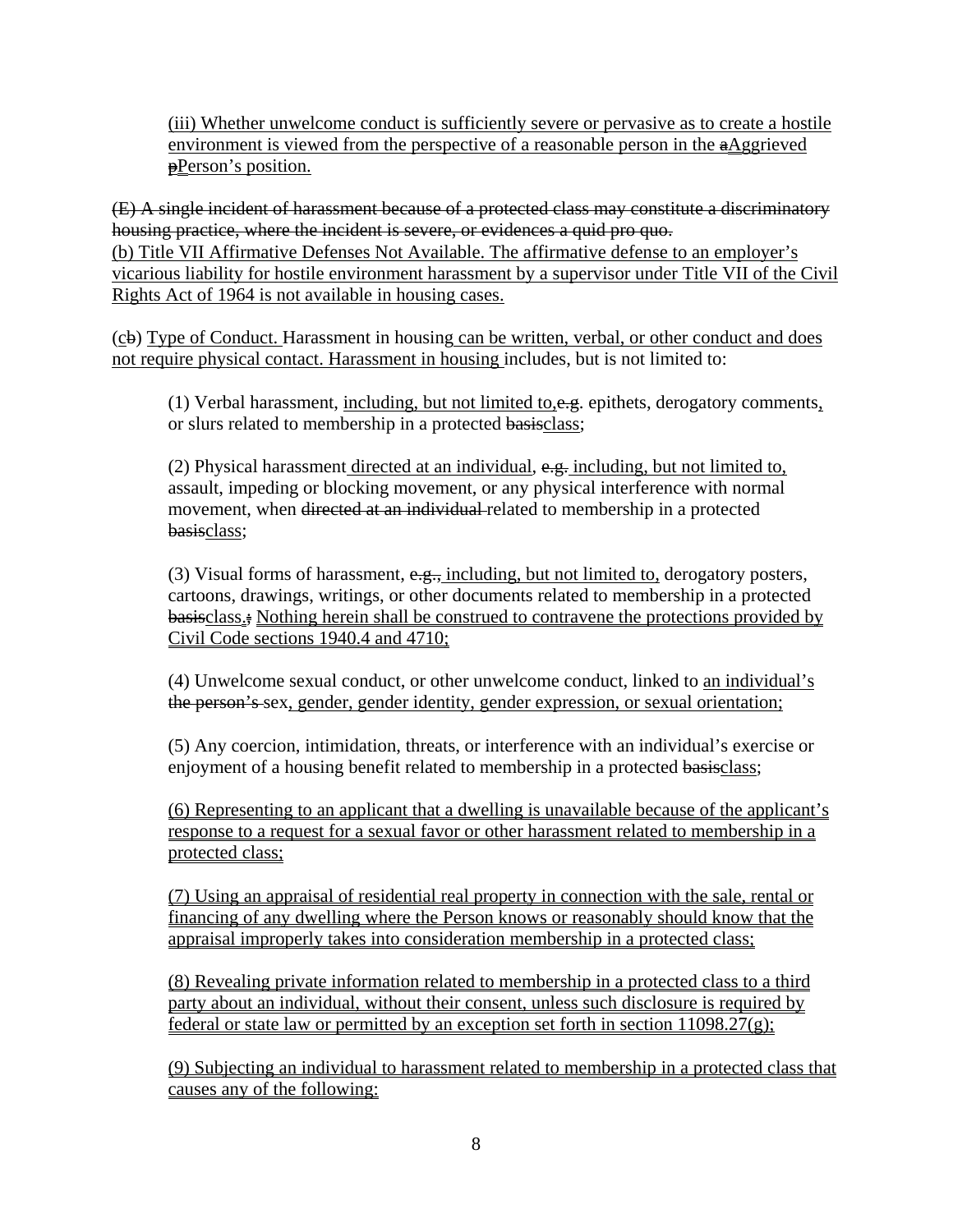(A) any limitation or restriction of the availability of a dwelling, including the price, qualification criteria, or standards and procedures for securing the dwelling;

(B) imposing different terms, conditions, privileges, or rules relating to the sale or rental of a dwelling or denying or limiting service or facilities in connection with the sale or rental of a dwelling;

(C) the person to vacate a dwelling or abandon efforts to secure the dwelling;

(D) discouraging or denying access to brokerage services;

(E) any limitation or restriction of availability of a Financial Assistance to be provided with respect to a dwelling, or the terms or conditions thereof; or

(F) any limitation or restriction of an appraisal of residential real property in connection with the sale, rental or financing of a dwelling;

(6) Imposing different terms, rules, conditions, privileges, facilities, or services in connection with a housing benefit or accommodation related to membership in a protected basis; or

(10) Conditioning any of the following on an individual's response to harassment related to membership in a protected class:

 $(6\Delta)$  Conditioning the availability of a dwelling, including the price, qualification criteria, or standards and procedures for securing the dwelling, on an individual's response to harassment related to membership in a protected class;

(7) Subjecting an individual to harassment related to membership in a protected class that causes the person to vacate a dwelling or abandon efforts to secure the dwelling;

(8B) Conditioning the terms, conditions, privileges, rules, facilities or services related to the sale or rental of a dwelling, or denying or limiting the services or facilities in connection therewith<del>, on an individual's response to harassment related to membership in</del> a protected class;

(C) the person vacating a dwelling or abandoning efforts to secure the dwelling;

(D) access to brokerage services;

(E) availability of Financial Assistance to be provided with respect to a dwelling, or the terms or conditions thereof; or

(F) terms of an appraisal of residential real property in connection with the sale, rental or financing of a dwelling.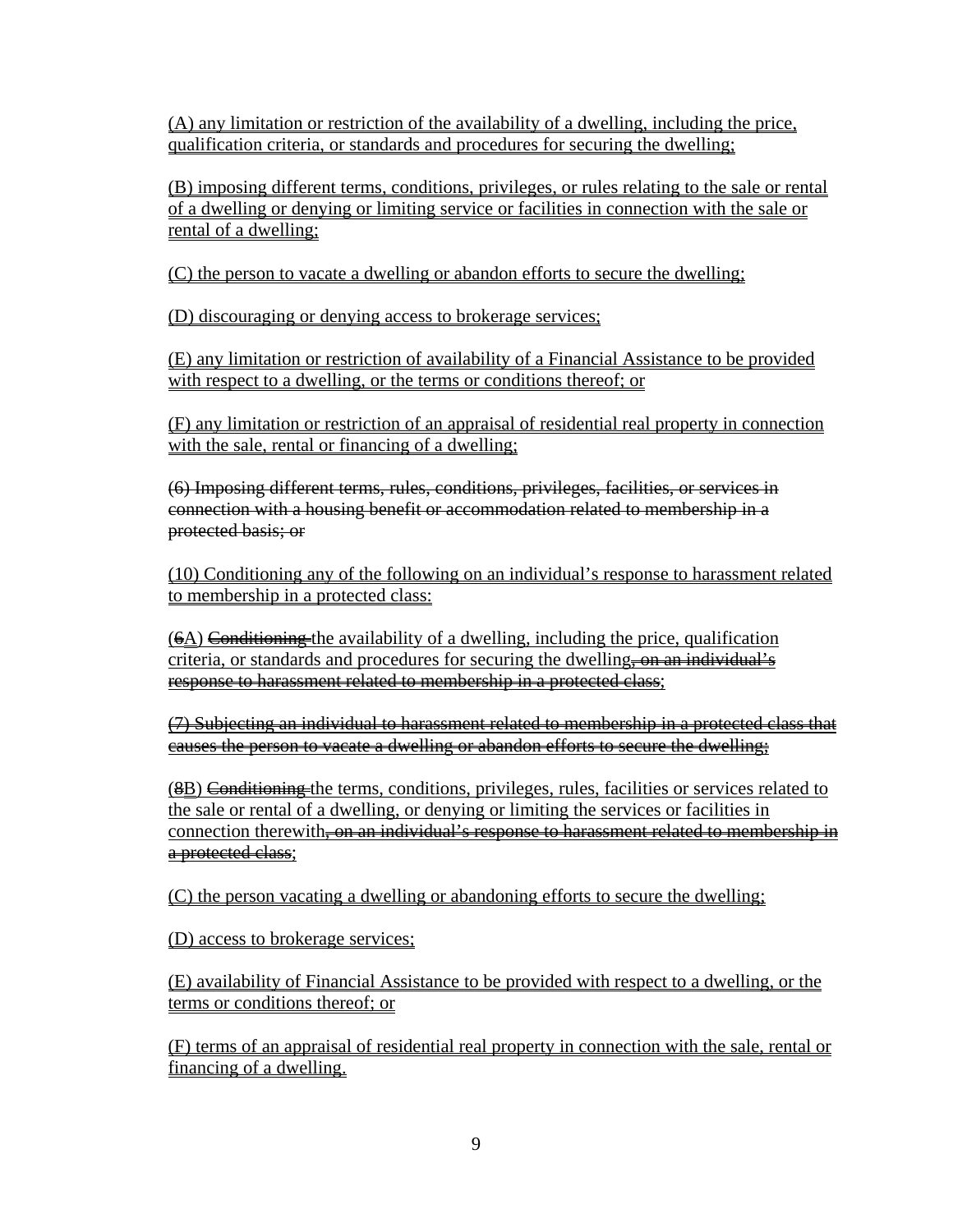(9) Subjecting an individual to harassment related to membership in a protected class that has the effect of imposing different terms, conditions, privileges, or rules relating to the sale or rental of a dwelling or denying or limiting service or facilities in connection with the sale or rental of a dwelling;

(10) Representing to an applicant that a dwelling is unavailable because of the applicant's response to a request for a sexual favor or other harassment related to membership in a protected class;

(11) Conditioning access to brokerage services on an individual's response to harassment related to membership in a protected class;

(12) Subjecting an individual to harassment related to membership in a protected class that has the effect of discouraging or denying access to brokerage services;

(13) Conditioning the availability of a loan or other financial assistance on an individual's response to harassment related to membership in a protected class;

(14) Subjecting an individual to harassment related to membership in a protected class that affects the availability of a loan or other financial assistance;

(15) Conditioning the aspect of a loan or other financial assistance to be provided in respect to a dwelling, or the terms or conditions thereof, on an individual's response to harassment related to membership in a protected class;

(16) Subjecting an individual to harassment related to membership in a protected class that has the effect of imposing different terms or conditions for the availability of such loans or other financial assistance;

(17) Using an appraisal of residential real property in connection with the sale, rental or financing of any dwelling where the person knows or reasonably should know that the appraisal improperly takes into consideration membership in a protected class;

(18) Conditioning the terms of an appraisal of residential real property in connection with the sale, rental or financing of a dwelling on an individual's response to harassment related to membership in a protected class; or

(19) Revealing private information related to membership in a protected class to a third party about an individual, without their consent,to a third party related to membership in a protected basis unless such disclosure is required by federal or state law or permitted by an exception set forth in section  $11098.27(g)$ .

(d) Number of Incidents. A single incident of harassment because an individual is a member of a protected class may constitute a discriminatory housing practice, where the incident is sufficiently severe, or evidences a quid pro quo.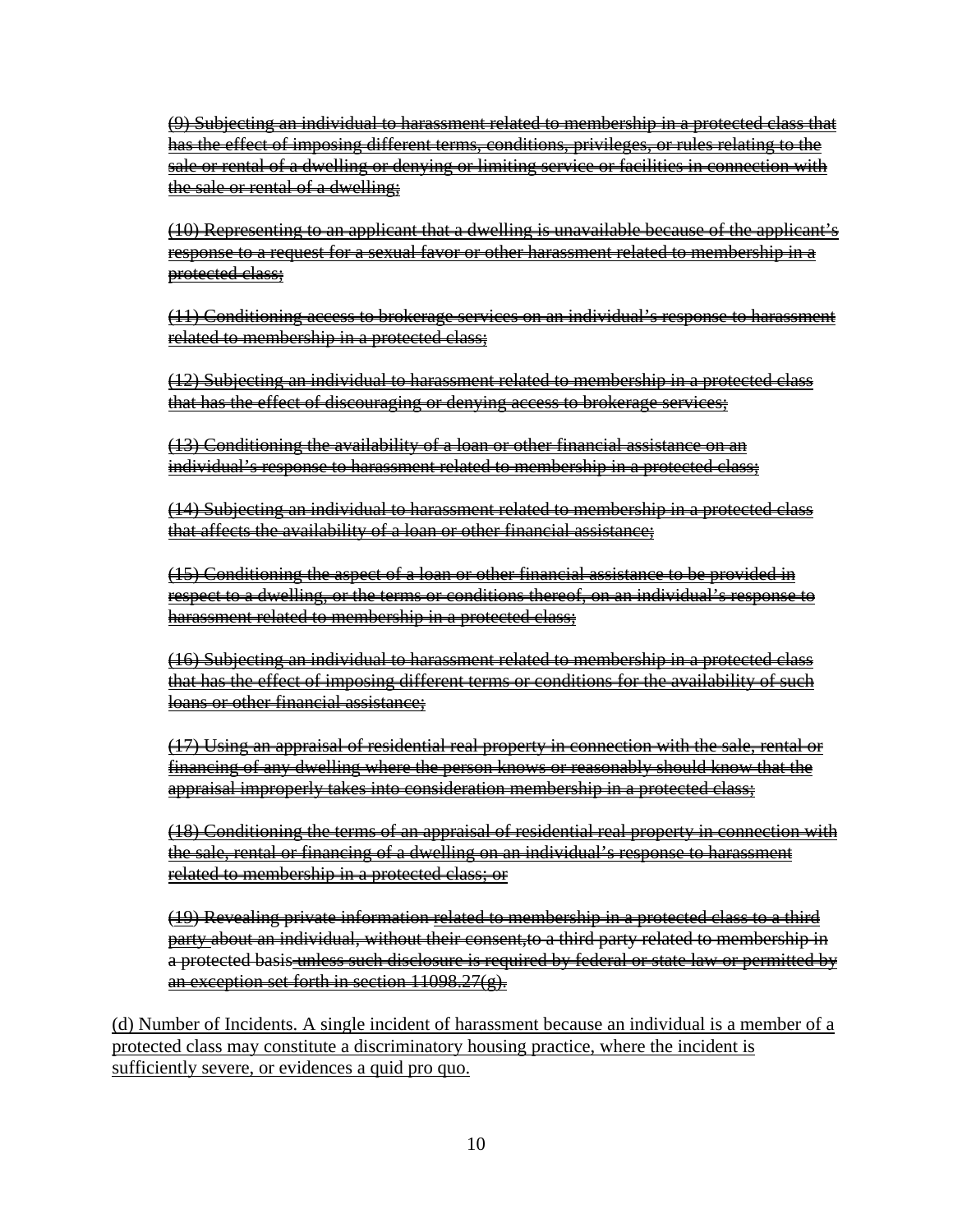(e) Individuals Protected. The prohibition on harassment extends to conduct that is based on an individuals' membership in a protected class, being perceived as a member of a protected class, or on account of that individual having aided or encouraged any person in the exercise of the rights protected by this Act.

(f) Nothing herein is designed to contravene an individuals' right to petition the government.

Note: Authority cited: Section 12935(a), Government Code. Reference: Sections 12920, 12921, 12927, 12948, 12955, and 12955.7, Government Code.

# **§ 11098.6. Retaliation.**

(a) It shall be unlawful for any Person for any housing provider to take  $\frac{aA}{dx}$  dverse  $\frac{aA}{dx}$ ction against an Aggrieved Partyany person for engaging in a protected activity when the dominanta purpose for the  $\frac{a\text{A}}{c}$  and  $\frac{a\text{A}}{c}$  action is retaliation for engaging in protected activity.

(b) Retaliation may be a defense to an unlawful detainer. Nothing herein is intended to cause or permit the delay of an unlawful detainer action otherwise authorized by law and unrelated to the discriminatory housing practice or opposition to the discriminatory housing practice. This also does not limit the aggrieved person's right to raise the discriminatory housing practice as a defense to an unlawful detainer action.

(bc) "Adverse action" includes, but is not limited to, harassment, termination, or threatened termination of tenancy, serving a notice to quit, filing an eviction action, increasing the rent, reducing services, a changinge in the terms and conditions, threatening to or actually filing false reports with tenant reporting agencies, engaging inor any other discrimination made unlawful by the FEHAdiscriminatory housing practice, locking an individual out of, or otherwise restricting, access to all or part of the premises, refusing to provide a reasonable accommodation or reasonable modification, refusing to rent or sell, refusing to grant a loan or financial assistance, or taking other action that has an adverse effect on an individual.

(b) Individuals Protected. The prohibition against retaliation extends to conduct that is based on an individuals' membership in a protected class, a perception that an individual is a member of a protected class; or on account of that individual having aided or encouraged any person in the exercise of the rights protected by this Act.

 $(\overline{edc})$  "Protected activity" includes, but is not limited to, making a complaint, testifying, assisting or participating in any manner in a proceeding under the Fair Housing Act, Fair Employment and Housing Act, the Americans with Disabilities Act, Section 504, the Unruh Act, or any other federal, state or local law protecting housing rights; opposition to housing of practices believed to be unlawful, made unlawful under the FEHA, informing law enforcement or other government agencies of practices believed to be unlawful housing practices under the FEHA, testifying or assisting in a proceeding regarding unlawful activity, assertion of rights protected by the FEHAlaw, aiding or encouraging a person to exercise their rights under the FEHA housing rights, meeting or assembling with other individuals in order to address potential or actual violations of housing rights (including, for example, by joining or organizing a tenant union),  $\theta$  making a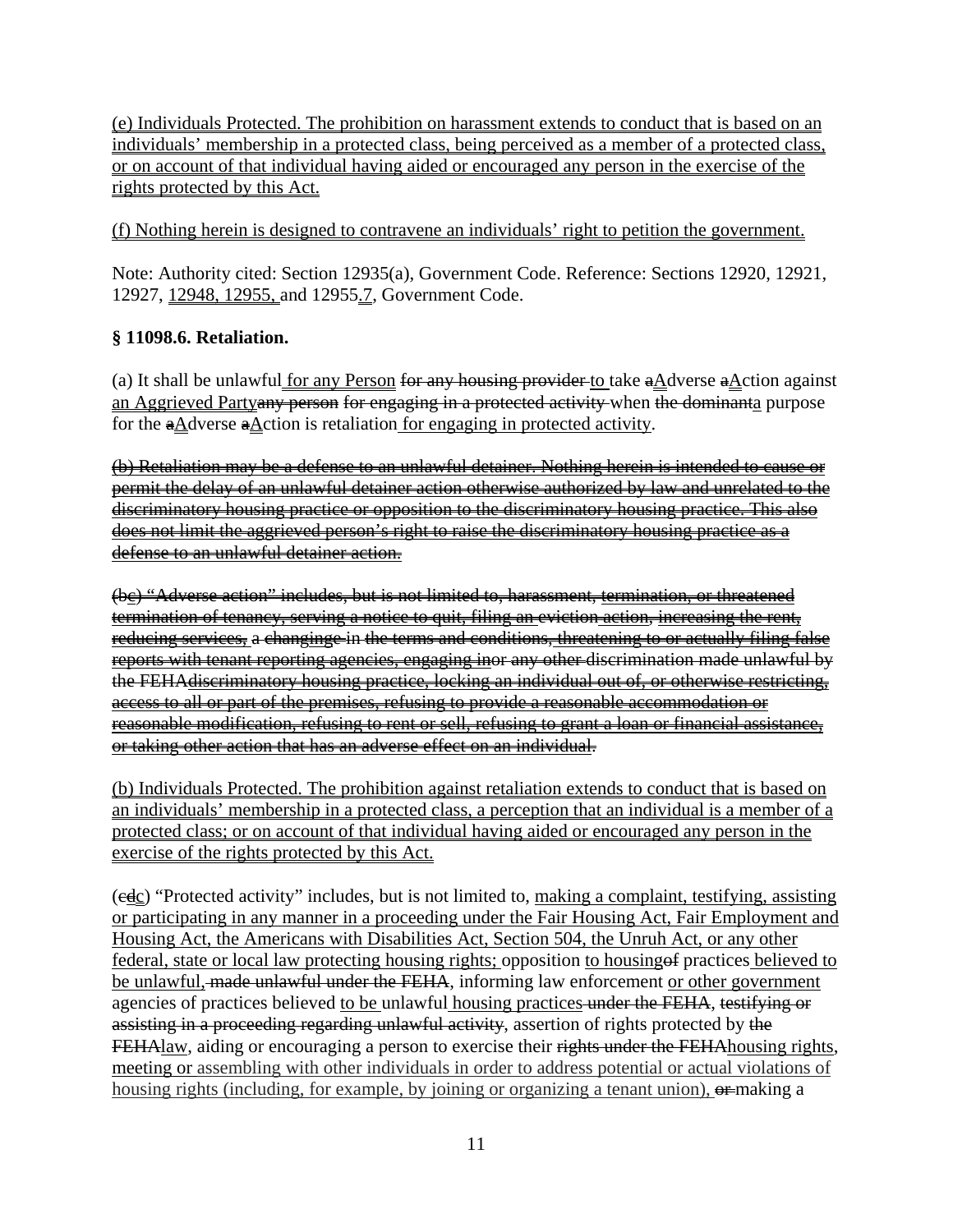request for a reasonable accommodation or reasonable modification for an individual with a disability, or any other action related to access to statutory or constitutional remedial processes or remedies.

(d) "Dominant purpose" means a purpose that is a substantial motivating factor in the harassment, eviction, or other adverse actions challenged as retaliatory. A substantial factor motivating the adverse action is a factor that a reasonable person would consider to have contributed to the action. It must be more than a remote or trivial factor. It does not have to be the only cause of the adverse action.

(d) Burden-shifting rule. To establish a prima facie case of retaliation, an Aggrieved Person must show that (1) the Aggrieved Person was engaged in a protected activity; (2) the defendant or respondent subjected the Aggrieved Person to an Adverse Action; and (3) a causal link exists between the protected activity and the Adverse Action. If the Aggrieved Person can establish a prima facie case, the defendant or respondent must then offer a legitimate nondiscriminatory reason for the Adverse Action, whereupon the burden shifts back to the Aggrieved Person to demonstrate that the proffered reason is pretextual.

(c) "Purpose" means that membership in a protected class formed some part of the basis for the defendant's or respondent's action even if it was not the sole motivating factor. The purpose must be more than a remote or trivial factor. Purpose may be established by evidence which indicates that the timing of the Adverse Action in relation to the defendant's or respondent's notification of the protected activity is such that retaliatory motivation can be inferred, may be established by the non-existence of another plausible purpose for the defendant's or respondent's Adverse Action, or by other direct or circumstantial evidence. For purposes of section 12955(f) of the Act, "dominant purpose" shall have the same meaning as purpose under this subsection.

(e) An Aggrieved Person under this Act may raise retaliation as a defense in an unlawful detainer action.

Note: Authority cited: Section 12935(a), Government Code. Reference: Sections 12920, 12921, 12927, 12948, 12955, and 12955.7, Government Code; *Harris v. City of Santa Monica* (2013) 56 Cal.4th 203San Pedro Hotel Co. v. City of Los Angeles (1998) 159 F.3d 470; Walker v. City of Lakewood (2001), 272 F.3d 1114; Hall v. Lowder Realty Co., 160 F. Supp. 2d 1299, 1322 (M.D. Ala. 2001); Casa Marie, Inc. v. Superior Court of Puerto Rico (1990) 752 F.Supp. 1152; Mehta v. Village. of Bolingbrook 2016) 196 F. Supp. 3d 855; DFEH v. Atlantic North Apartments, et al. (1983) FEHC Dec. No. 83-12 (1983 WL 36461); DFEH v.Mcway Family Trust (1996) FEHC Dec. No. 96-07 (1996 WL 774922).

**Article 3.** [Reserved]

# **Article 4. Disability**

## **§ 11098.23. Definitions.**

As used in this article, the following definitions shall apply unless the context otherwise requires: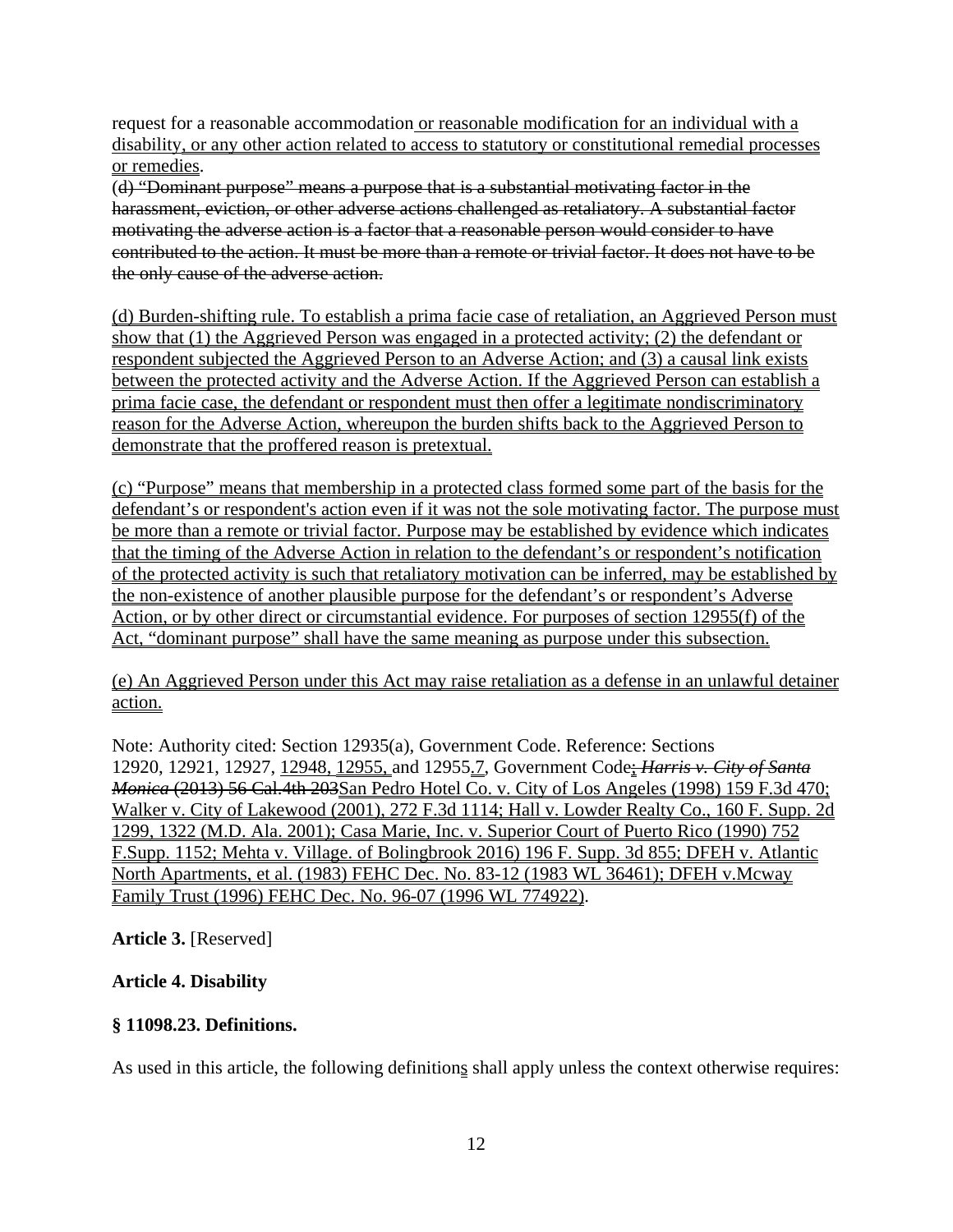(a) "AssistiveAssistance animal" means an animal that  $\frac{1}{15}$  may be necessary as a reasonable accommodation for a personan individual with a disability. See also, section  $11098.31\theta$ . Assistance Animals include service animals and support animals. An Assistance Animal is not a pet. It is an animal that works, provides assistance, or performs tasks for the benefit of an individual with a disability, or provides emotional support that alleviates one or more identified symptoms or effects of an individual's disability.

(1) "Service animals" are animals that perform specific tasks to assist individuals with disabilities, including people with mental health disabilities. Service Animals do not need to be professionally trained or certified, but may be trained by the individual with a disability or another individual. Specific examples include, but are not limited to:

(A) "Guide dog," as defined at Civil Code section 54.1, or other animal trained to guide a blind individual or visually impaired person individual with low-vision.

(B) "Signal dog," as defined at Civil Code section 54.1, or other animal trained to alert a deaf or hearing impaired hard-of-hearing individual person to sounds.

(C) "Service dog," as defined at Civil Code section 54.1, or other animal individually trained to the requirements of an individual person with a disability.

(D) "Miniature horses" meeting the requirements of 28 CFR 35.136(i) and 28 CFR  $36.302(c)(9)$ .

(E) "Service animals in training," including guide and signal dogs being trained by individuals with disabilities or or authorized trainers under Civil Code section 54.2(b).

(Db) "Support animalsdog" are or other animals that provides emotional, cognitive, or other similar support to a person with a disability<del>, including, but not limited to, traumatic brain injuries</del> or mental disabilities, such as major depression. A "support animal" may constitute a reasonable accommodation in certain circumstances. As in other contexts, whether a support animal constitutes a reasonable accommodation requires an individualized analysis reached through the interactive process. A  $s$ Support  $a$ Animal does not need to be individually trained or certified. Support animals are also known as comfort animals or emotional support animals.

(2) An assistiveassistance animal is not a pet. It is an animal that works, provides assistance, or performs tasks for the benefit of a personan individual with a disability, or provides emotional support that alleviates one or more identified symptoms or effects of a person'san individual's disability. Assistance animals do not need to be professionally trained or certified.

Note: Authority cited: Section 12935(a), Government Code. Reference: Sections 12920, 12921, 12927, and 12955, Government Code; *Auburn Woods I Homeowners Ass'n v. Fair Employment and Housing Com'n* (2004) 121 Cal.App.4th 1578.

# **§ 11098.24.** [Reserved]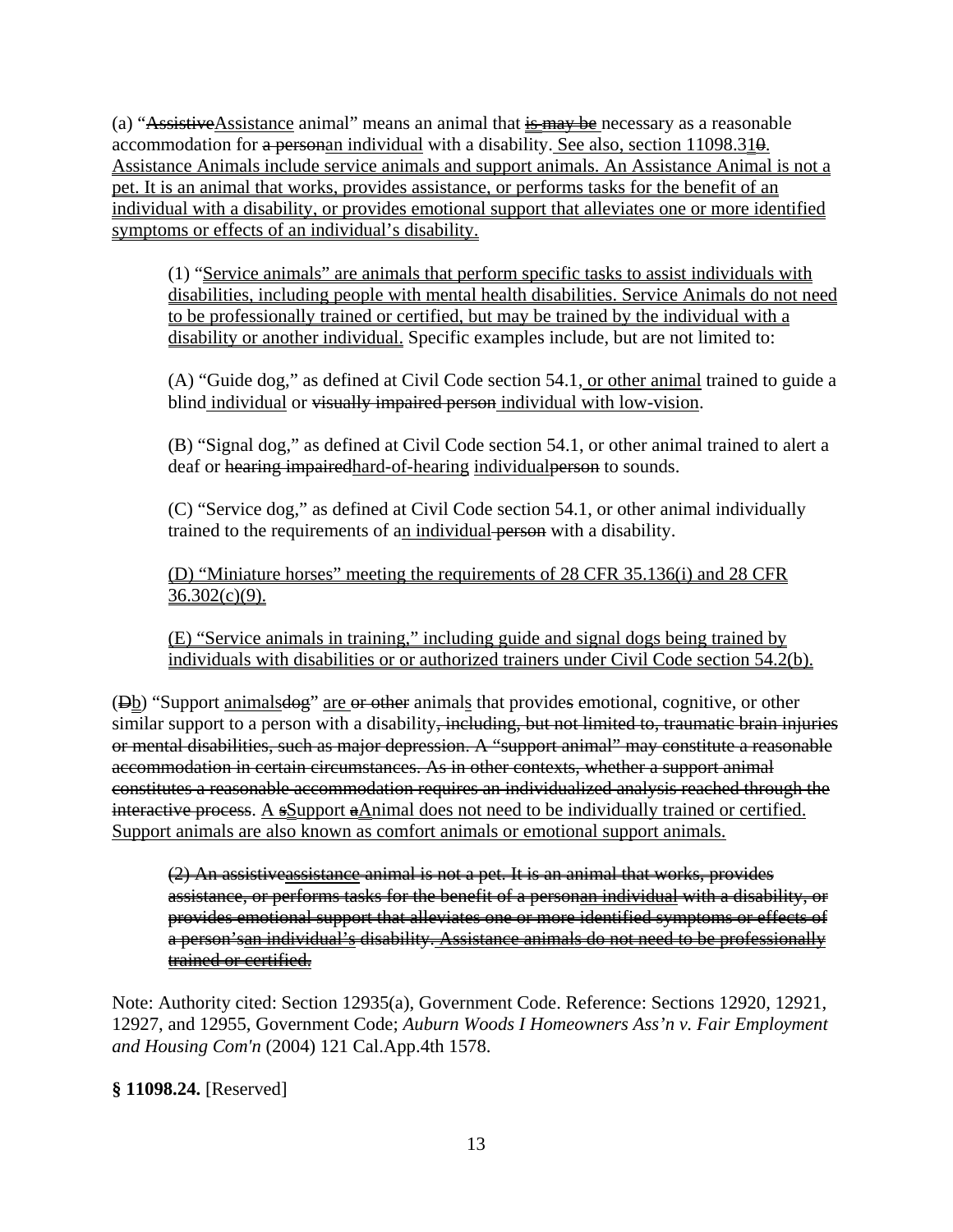**§ 11098.25.** [Reserved]

# **§ 11098.26. Reasonable Accommodations.**

(a) A housing provider has an affirmative dutyIt is a discriminatory housing practice for any  $\frac{\text{P}}{\text{Person}}$  to refuse to make reasonable accommodations in rules, policies, practices, or services when such accommodations may be necessary to afford a personan individual with a disability an equal opportunity to use and enjoy a dwelling unit and public and common use areas, or an equal opportunity to obtain, use, or enjoy housing related services and facilities, including but not limited to governmental services, brokerage services, and loans and other financial assistance unless providing such reasonable accommodation would constitute an undue hardship or a fundamental alteration of its program.Such accommodations include, but are not limited to, exceptions to standard rules, policies, practices, or services because of the person's disability.

(1) Subsection (b) of this section describes confidentiality requirements regarding reasonable accommodations;

(2) Subsection (c) of this section defines requirements relating to requests for reasonable accommodations;

(3) Section 11098.27 of this article describes the interactive process that is required when the duty to consider a reasonable accommodations request has been triggered;

(4) Section 11098.28 of this article defines requirements relating to the determination of whether a requested accommodation is necessary;

(5) Section 11098.29 of this article defines the bases upon which a requested accommodation can be lawfully denied;

(6) Section 11098.30 of this article states other requirements or limitations in the provision of reasonable accommodations and provides examples of reasonable accommodations.

## (b) Confidentiality regarding reasonable accommodations

(1) All information concerning a person's disability, request for an accommodation, or medical verification or information must be kept confidential and must not be shared with other persons who are not directly involved in the interactive process or decision making about the requested accommodation unless disclosure is:

(A) required to make or assess the decision to grant or deny the request for accommodation;

(B) required to effectively implement the requested accommodation;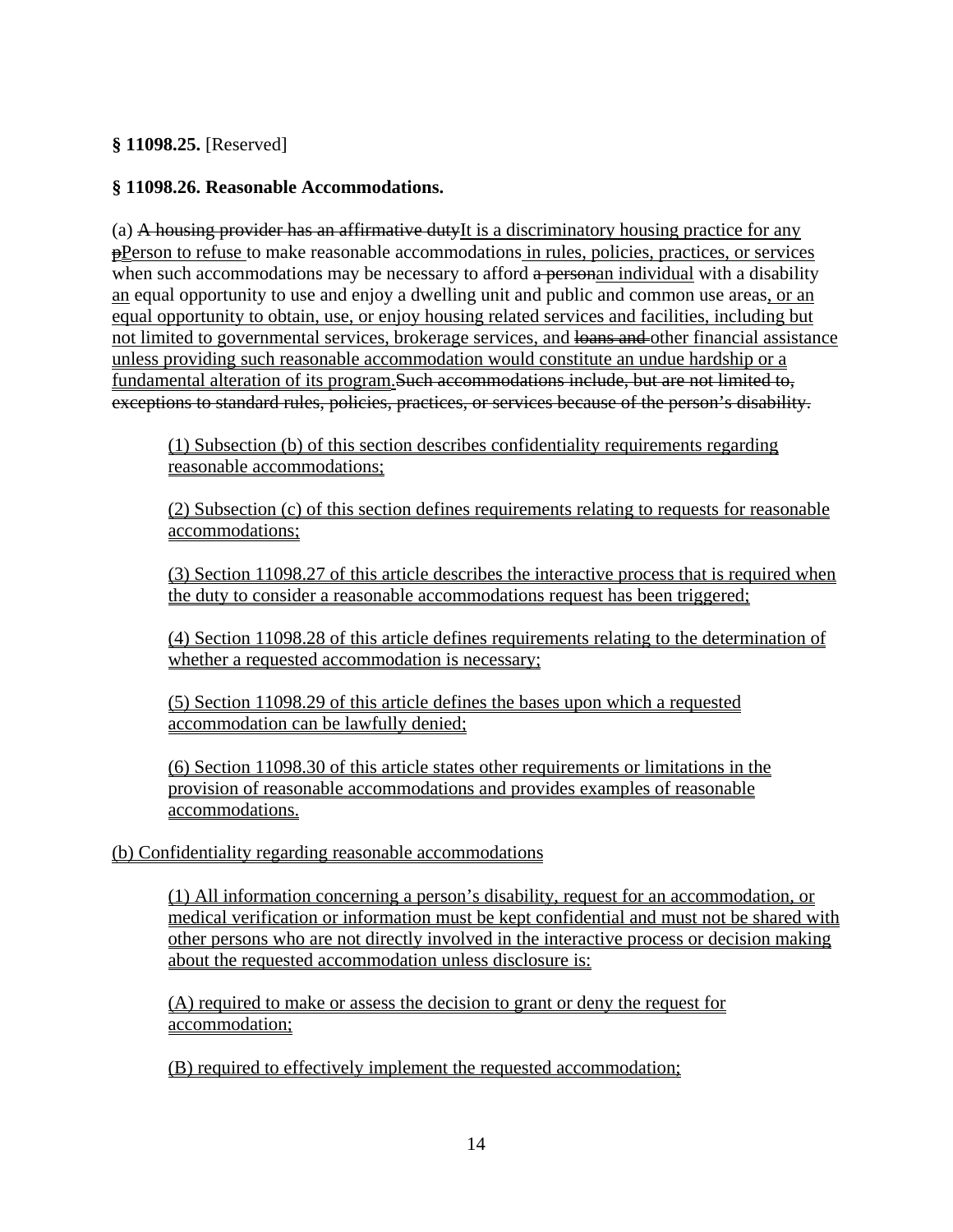(C) authorized by the individual with the disability in writing; or

(D) required by law.

(c) Requests for Reasonable Accommodations.

(1) The person with a disability seeking a reasonable accommodation must make a request for such accommodation.

(2) The request for a reasonable accommodation may be made by the individual with a disability, a family member, or someone else acting on behalf of the individual with a disability.

(3) A request for a reasonable accommodation need not be made in a particular manner or at a particular time. An individual makes a reasonable accommodation request at the time they request orally or in writing, or through a representative, an exception, change, or adjustment to a Practice because of a disability, regardless of whether the phrase "reasonable accommodation" is used as part of the request. A request for a reasonable accommodation may be made at any time, including during litigation, at or after trial.

(4) The duty to provide reasonable accommodations is an ongoing one. Some individuals require only one reasonable accommodation, while others may need more than one. Still others may need one reasonable accommodation for a period of time, and then at a later date, require another type of reasonable accommodation. Each request must be considered separately under the standards in this article.

(5) Adopting a formal procedure may aid individuals with disabilities in making requests for reasonable accommodations or modifications and may make it easier to assess those requests and keep records of the considerations given the requests. However, a Person may not refuse a request or refuse to engage in the interactive process because the requester did not use the preferred forms or procedures. The forms and procedures used may not seek information that is not necessary to evaluate if a reasonable accommodation may be needed to afford a person with a disability equal opportunity to use and enjoy a dwelling, such as the information prohibited in section 11098.28.

(6) A Person responsible for responding to accommodation requests may assist someone in completing a form, and has an obligation to provide assistance and alternative methods of communication if necessary to assist an individual with a disability requesting a reasonable accommodation.

(7) Reasonable Accommodation Requests in Unlawful Detainer Actions

(A) A person with a disability may raise failure to provide a reasonable accommodation as a defense to an unlawful detainer action;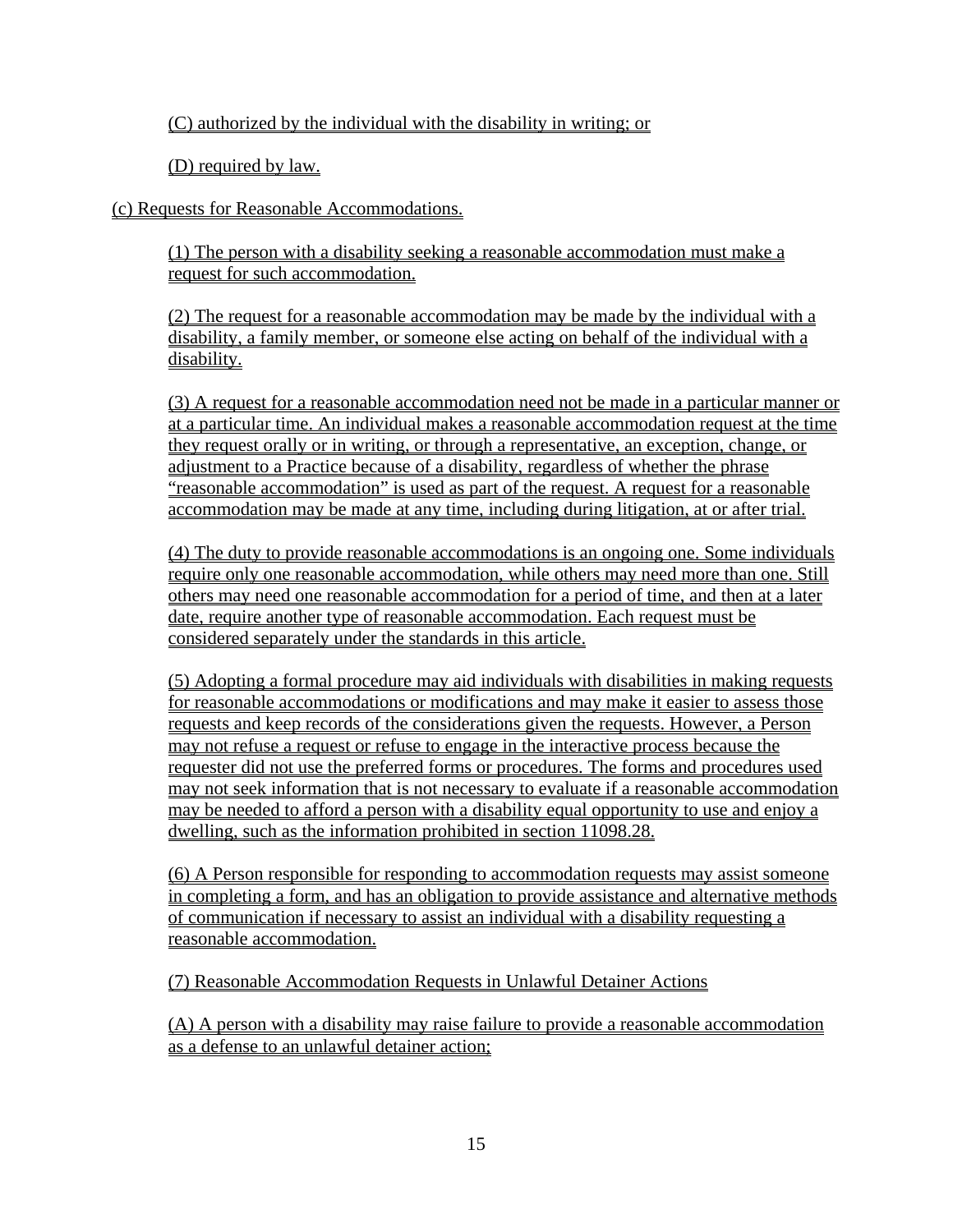(B) A request for a reasonable accommodation in unlawful detainer actions will be considered timely if it is made at any time during the eviction process, including at or after trial, and may be timely in certain circumstances when made after eviction. For example:

(i) Rowan is a person with a disability who receives Social Security Disability on the sixth day of each month. He is served a three-day notice to pay rent or quit on the second day of the month, but is unable to pay until after the notice expires. As a result, the Owner files an unlawful detainer action. At trial, Rowan requests an accommodation to pay his rent on the sixth instead of the first, including for the month at issue in the trial. The accommodation should be granted if it does not constitute an undue financial or administrative burden as defined in section 11098.29.

(ii) Chelsea is a person who developed a disability that made it difficult for her to work. She was forced to move to a less expensive apartment, and missed two months' rent. The Owner filed a successful unlawful detainer action. Chelsea moved out, but requested some additional time so that she could obtain some help moving some larger items (e.g. her couch, bed and dresser) to her new apartment. The accommodation should be granted if it does not constitute an undue financial or administrative burden as defined in section 11098.29, for example if the Owner has the capacity to store the items or if the unit is not re-rented.

#### (1) For example:

(A) A blind applicant for rental housing wants live in a dwelling unit with a seeing eye dog. The building has a no pets policy. It is a violation of this section for the owner or manager of the apartment complex to refuse to permit the applicant to live in the apartment with a seeing eye dog because, without the seeing eye dog, the blind person will not have an equal opportunity to use and enjoy a dwelling.

(BA) Progress Gardens is a 300 unit apartment complex with 450 parking spaces which are available to tenants and guests of Progress Gardens on a first- come, first- served basis. John applies for housing in Progress Gardens. John has a mobility disability and is unable to walk more than a short distance and therefore requests that a parking space near his unit be reserved for him so he will not have to walk very far to get to his apartment. It is a violation of this section for the owner or manager of Progress Gardens to refuse to make this accommodation. Without a reserved space, John might be unable to live in Progress Gardens at all or, when he has to park in a space far from his unit, might have great difficulty getting from his car to his apartment unit. The accommodation therefore is necessary to afford John an equal opportunity to use and enjoy a dwelling. The accommodation is reasonable because it is feasible and practical under the circumstances.The accommodation should be granted because it does not constitute an undue burden nor a fundamental alteration, as defined in Section 11093.28.

(C) A person with a mental health disability requests to her pay rent through a third-party payee rather than pay her rent directly from her checking account.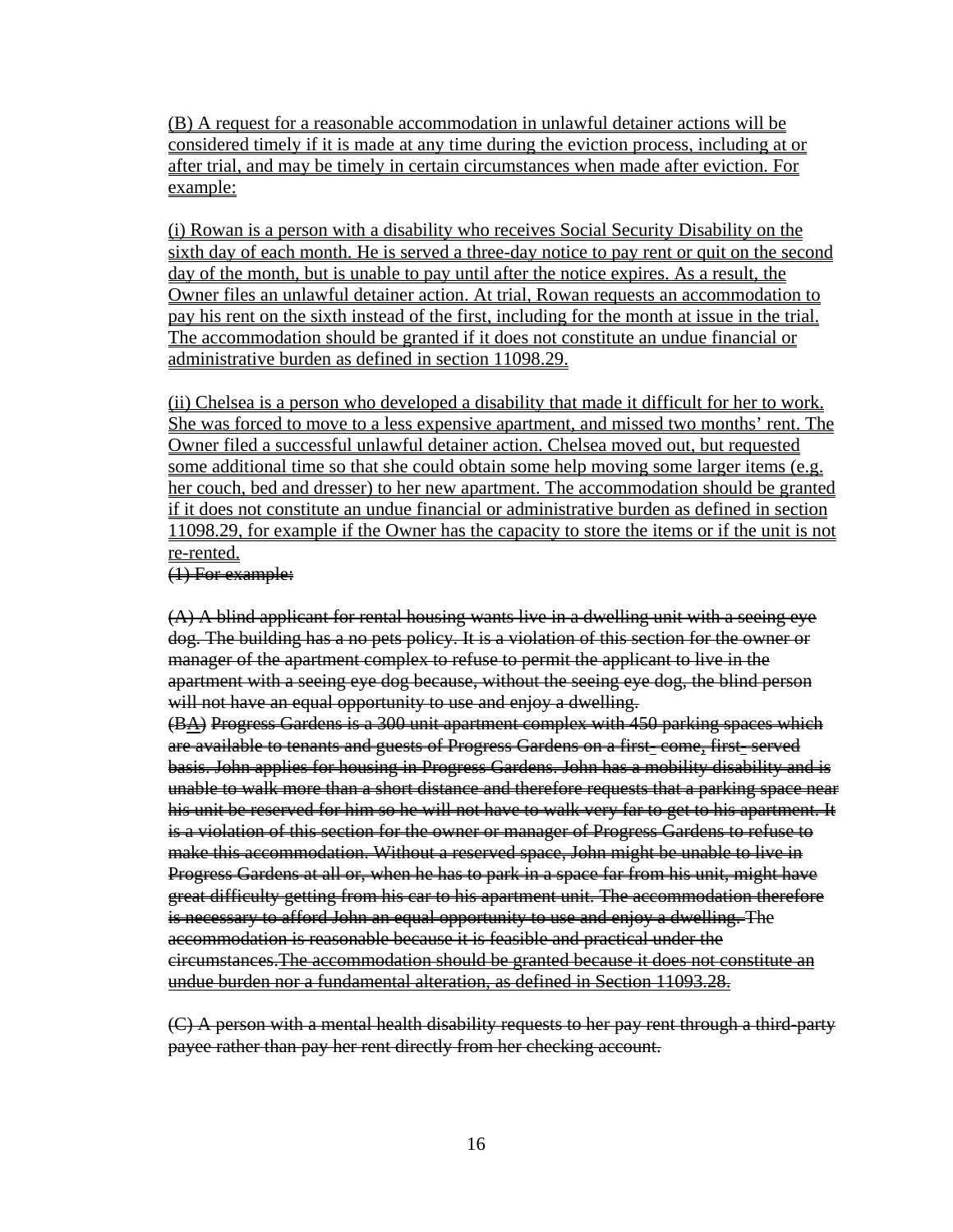(B) Miguel is an individual with cognitive impairments that limit his ability to manage his financial affairs. Miguel uses a third party representative payee. He requests that he be able to pay rent through the payee rather than pay directly from his checking account, and that any nonpayment notices be sent to his representative payee as well as himself. The accommodation should be granted because it does not constitute an undue financial and administrative burden nor is it a fundamental alteration, as defined in Section 11093.28.

(C) Abigail, an individual with a disability, earns only social security income. She requests that she be permitted to add a co-signer on her rental lease in order to meet the minimum income qualifications. The accommodation should be granted if the combined income of Abigail and the co-signer constitutes sufficient income to meet the minimum income qualifications, because it does not constitute an undue financial and administrative burden nor is it a fundamental alteration, as defined in Section 11093.28.

(D) Tuan has quadriplegia, which can make it difficult for him to travel. He requests a reasonable accommodation for additional time to deliver and submit a loan modification application to his mortgage lender. The accommodation should be granted because it does not constitute an undue financial and administrative burden nor is it a fundamental alteration, as defined in Section 11093.28.

(E) Michiko requests an exception to her property's no-pets policy as a reasonable accommodation so that her friend Yoshi, who has a disability, is able to visit with his emotional support animal. Yoshi, as a person with a disability, is entitled to reasonable accommodations. Michiko may request such an accommodation on behalf of Yoshi. Furthermore, discrimination (including a failure to grant a reasonable accommodation) is prohibited against individuals associated with an individual with a disability. Unless the animal poses a direct threat, the accommodation should be granted because it does not constitute an undue financial and administrative burden nor is it a fundamental alteration, as defined in Section 11093.28.

(F) Marita wants to install a ramp to enable her son, who uses a wheelchair, to enter and leave her house without assistance. Given the small lot, the ramp will extend slightly beyond the permitted lot coverage. Marita requests a reasonable accommodation from the city to modify the city's policy regarding lot coverage. The city should grant the accommodation, without charging Marita a fee, because it does not constitute an undue financial and administrative burden nor is it a fundamental alteration, as defined in Section 11093.28.

(b) It is unlawful to charge a fee or require an additional deposit or financial contribution as a condition of receiving a reasonable accommodation.

(c) The fact that an accommodation may impose some cost on the person providing the accommodation is not grounds for denial of a request, so long as the cost does not constitute an undue financial or administrative burden, or constitute a fundamental alteration, under section 11098.28.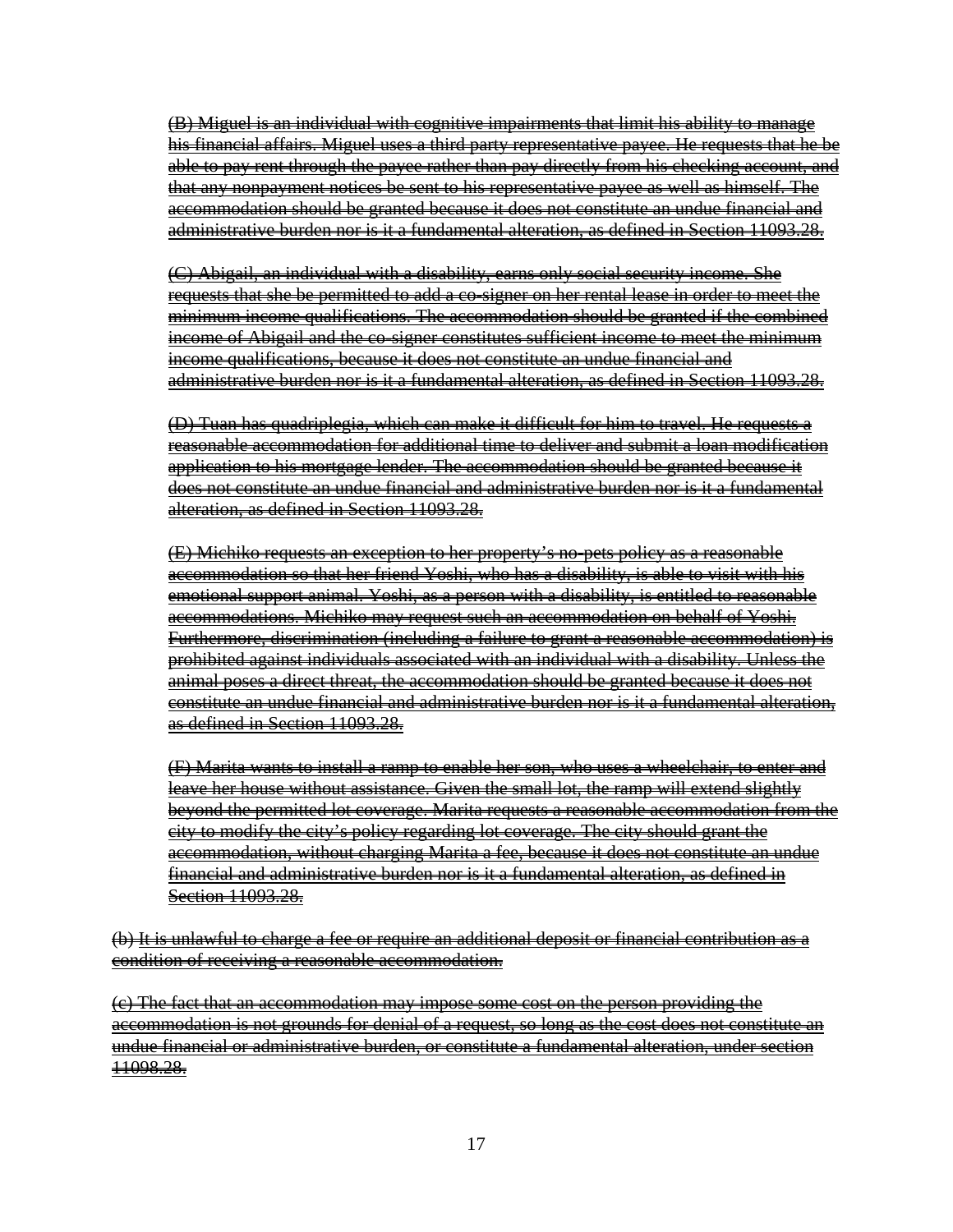(d) A request for a reasonable accommodation need not be made in a particular manner or at a particular time. An individual makes a reasonable accommodation request at the time he or she requests orally or in writing, or through a representative, an exception, change, or adjustment to a rule, policy, practice, or service because of a disability, regardless of whether the phrase "reasonable accommodation" is used as part of the request.

(e) Adopting a formal procedure may aid individuals with disabilities in making requests for reasonable accommodations or modifications and may make it easier to assess those requests and keep records of the considerations given the requests. However, a person may not refuse a request or refuse to engage in the interactive process because the requester did not use the preferred forms or procedures. The forms and procedures used may not seek information that is not necessary to evaluate if a reasonable accommodation may be needed to afford a person with a disability equal opportunity to use and enjoy a dwelling, such as the information prohibited in section 11098.27. A person responsible for responding to accommodation requests may assist someone in completing a form, and has an obligation to provide assistance and alternative methods of communication if necessary to assist an individual with a disability seeking a reasonable accommodation.

(f) The request for a reasonable accommodation or modification may be made by the individual with a disability, a family member, or someone else acting on behalf of the individual with a disability.

A housing provider may only deny a requested accommodation if, after engaging in the interactive process as outlined in section 11098.29:

(1) The applicant or resident on whose behalf the accommodation was requested is not a person with a disability;

(2) There is no disability-related need for the requested accommodation; or

(3) The accommodation is not reasonable, meaning it would impose an undue hardship as defined in section 11098.28.

Note: Authority cited: Section 12935(a), Government Code. Reference: Sections 12920, 12921, and 12955, Government Code; *Auburn Woods I Homeowners Ass'n v. Fair Employment and Housing Com'n* (2004) 121 Cal.App.4th 1578.

# **§ 11098.27. The Interactive Process.**

(a) After a request for a reasonable accommodation has been made, the Person considering the accommodation must engage in a timely, good faith, interactive process with the individual with a disability, or the individual's representative, in order to identify, evaluate, or implement an effective, reasonable accommodation for an individual with a disability.

(b) If the Person considering the accommodation believes the information received is insufficient to establish either that a disability exists or the nature of the disability-related need for the accommodation, or if the nexus between the disability and the requested accommodation is not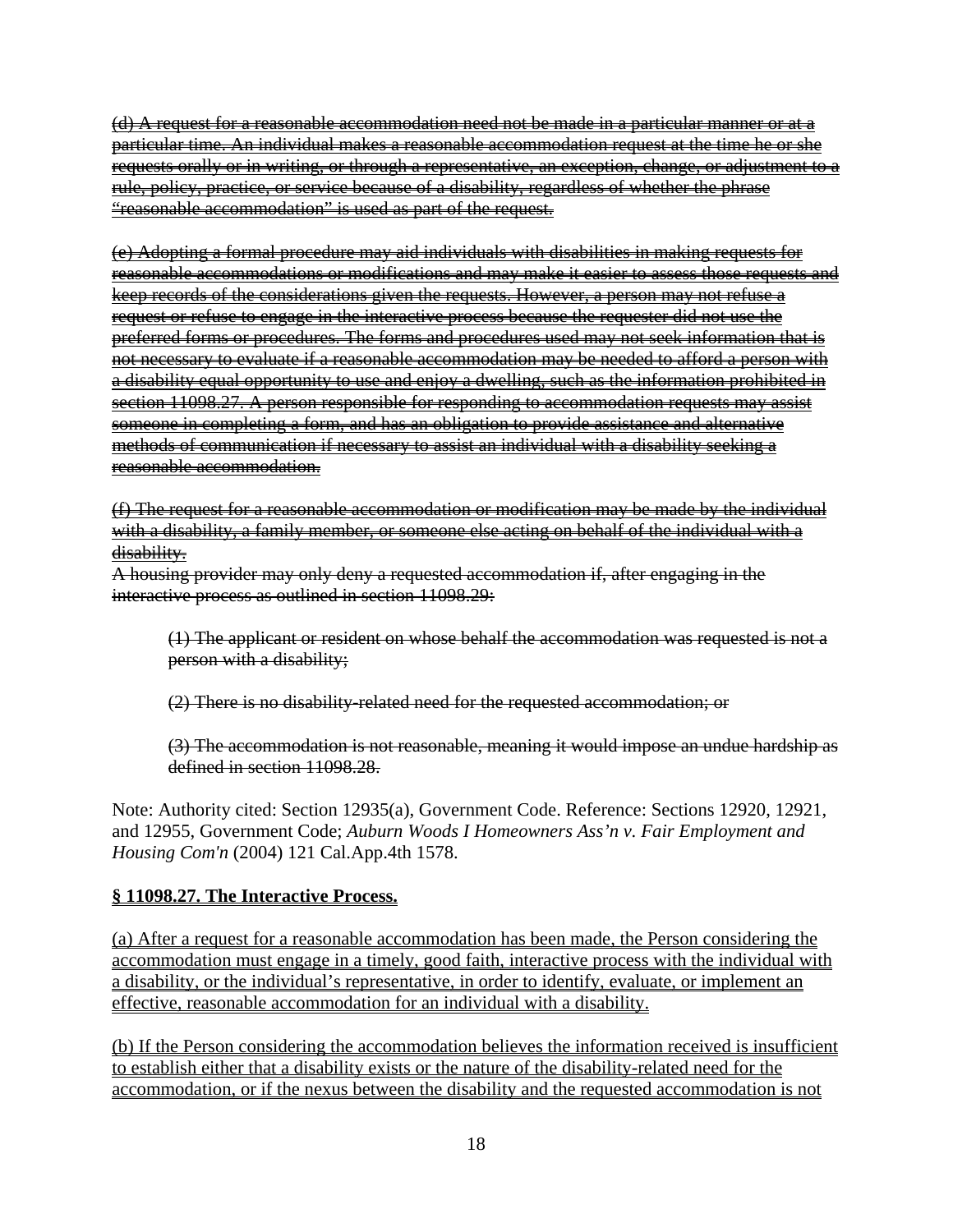clear to the Person considering the accommodation, the Person considering the accommodation must seek clarification or additional information from the individual with a disability or the individual's representative. The Person considering the request must not deny it for lack of information without first requesting the clarification or additional information and providing a reasonable opportunity for the individual requesting the accommodation to provide it.

(c) If, after considering all appropriate factors, the Person considering the requested accommodation believes the particular requested accommodation should be denied because it would be an undue financial or administrative burden, or a fundamental alteration, the person being asked to make the accommodation must try to identify another accommodation that will not pose such an undue burden or fundamental alteration.

(d) If the Person considering the request believes an alternative accommodation is warranted under subparagraph (c) above, the Person considering the request must discuss with the requestor or the individual's representative whether the proposed alternative accommodations would be equally effective in meeting the requestor's needs. The individual is not obligated to accept an alternative accommodation if it will not meet the individual's needs and the initially requested accommodation is not an undue financial or administrative burden or a fundamental alteration. In many cases, the individual with the disability has the most accurate knowledge about the functional limitations posed by their disability, and therefore should be given significant weight.

(e) Requests for reasonable accommodations must be promptly considered. The time necessary to respond to a request depends on many factors, including, but not necessarily limited to:

(1) the nature of the accommodations under consideration;

(2) whether it is necessary to obtain supporting information because the disability or the need for the accommodation is not obvious or known to the housing provider;

(3) whether the accommodation is needed on an urgent basis; and

(4) whether it is necessary to engage in the interactive process to resolve the request.

(f) An undue delay by the Person considering the request, for example, when there is a failure to act promptly on the need to acquire additional information, may constitute a denial of a reasonable accommodations. Whether a request has been promptly considered is a case-by-case factual determination.

(g) A failure to reach an agreement on an accommodation request after a reasonable attempt to do so is in effect a decision not to grant the requested accommodation.

Note: Authority cited: Section 12935(a), Government Code. Reference: Sections 12920, 12921, and 12955, Government Code; Auburn Woods I Homeowners Ass'n v. Fair Employment and Housing Com'n (2004) 121 Cal.App.4th 1578.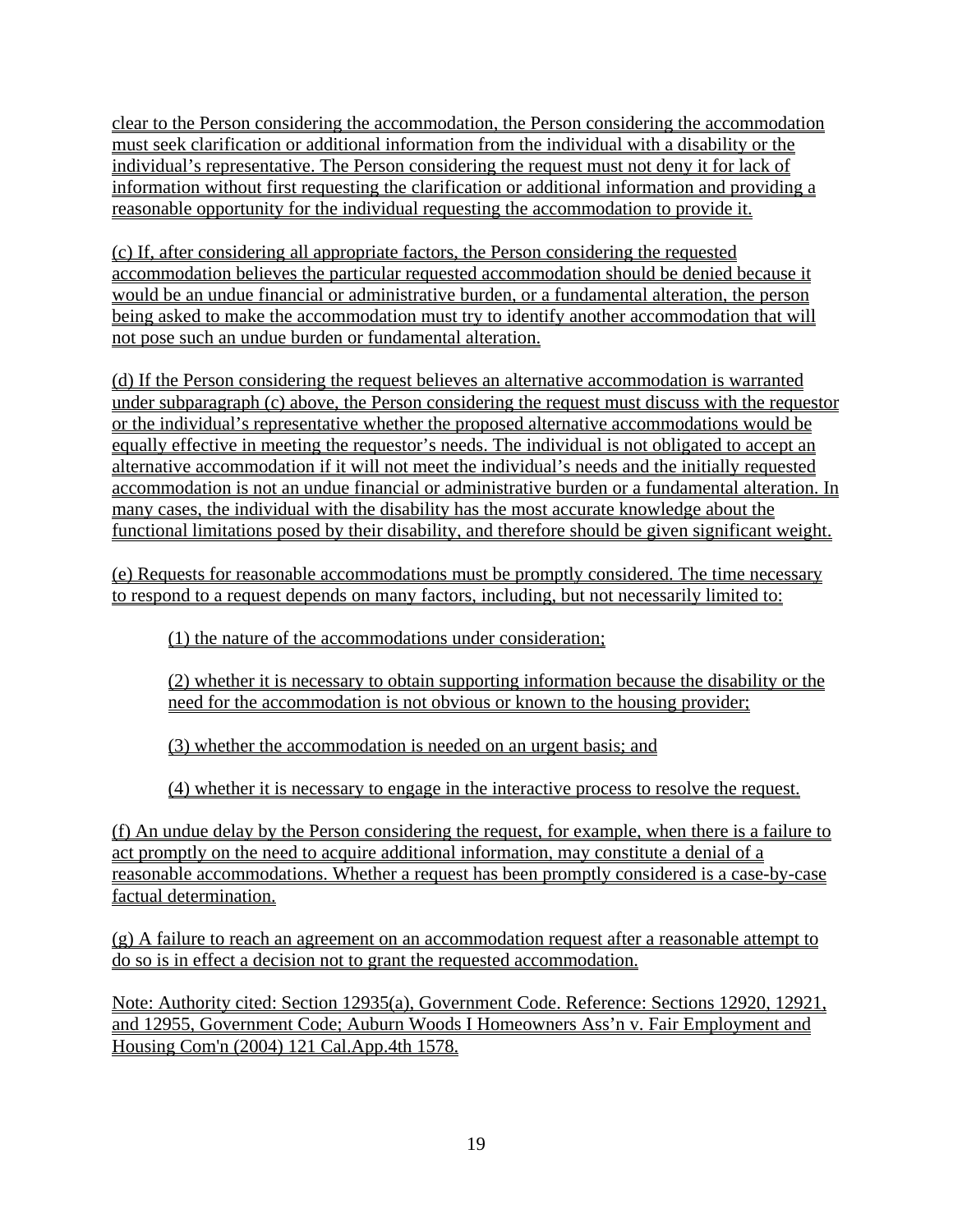# **§ 11098.287. Additional Information to Establishing that the Need for a Requested Accommodation is Necessary.**

(a) If a person with a disability makes a request for an accommodation that provides information about the disability and the disability-related the disability of the individual seeking an accommodation is apparent or known by the person considering the request, and if the need for the requested accommodation is also readily apparent or known, then the  $p$ Person considering the request may not request any additional information about the requestor's disability or the disability-related need for the accommodation.

(b) If the disability of the individual seek requesting an accommodation is apparent or known by the  $\frac{\rho}{\rho}$  erson considering the request, and if but the need for the requested accommodation is not readily apparent or known by the person considering the request, and if the disability-related need for the requested accommodation is also readily apparent or known, then the  $\frac{1}{2}$ Person considering the request may not request any additional only information about the requestor's disability orthat is necessary to evaluate the disability-related need for the accommodation.

 $(c)$  If the disability underlying the need for a requested accommodation is not readily apparent, to the person considering the request, the person may request reliable information that isIf the disability of the individual requesting an accommodation is apparent or known by the Person considering the request, but the need for the requested accommodation is not readily apparent or known, then in order to evaluate the disability-related need for the accommodation, the Person considering the request may request only information that:

## (1) necessary to verify that the individual has a disability;

(21) describes the needed accommodation; and

(32) shows the relationship between the individual's disability and how the requested accommodation would enable the individual with a disability equal opportunity to use and enjoy a dwelling.

(d) If the disability of the individual requesting an accommodation is not readily apparent to the Person considering the request, the Person may request only information that:

(1) is necessary to verify that the individual has a disability;

(2) describes the needed accommodation; and

(3) shows the relationship between the individual's disability and how the requested accommodation would enable the individual with a disability equal opportunity to use and enjoy a dwelling.

(de) A pPerson considering a request for an accommodation may not seek information about: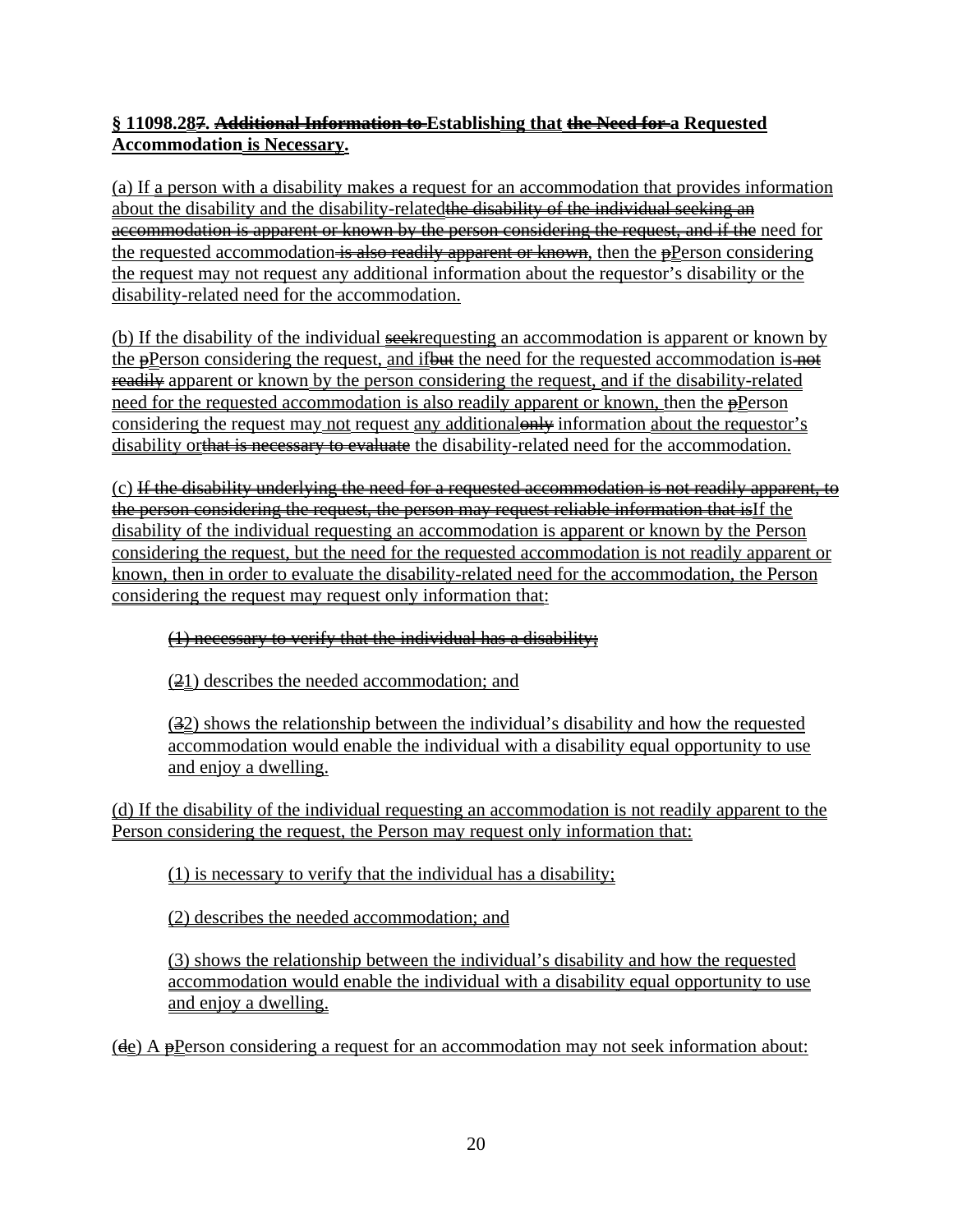(1) The requestor's particular diagnosis or medical condition, the severity of the disability, medical records, medical history, other disability or medical issues unrelated to the request, or other disability or health related information beyond the information identified in subdivision  $(\text{ed})$  above.

(2) Information unrelated to the inquiry in subdivision  $(\text{ed})$  above.

 $(e_i)$  Depending on the individual's circumstance, information establishing that the individual has a disability can usually be provided directly by the individual with a disability through a variety of means, such as a credible statement or documentation of receipt of disability benefits. Information confirming that the individual has a disability, or confirming that there is a disability-related need for the accommodation, may also be provided by any reliable third party who is in a position to know about the requestor's disability or the disability-related need for the requested accommodation, including but not limited to:

(1) A medical professional;

(2) A health care provider, including the office of a medical practice or a nursing registry;

(3) A peer support group;

(4) A non-medical service agency or individual, including In-Home Supportive Services or Supported Living Services providers; or

(5) Any other reliable third party who is in a position to know about the individual's disability or disability-related need for the accommodation. This could include, but are not limited to, a relative caring for a child with a disability, a relative caring for an elderly family member with dementia, or others in a caregiving relationship with a person with a disability.

(fg) The determination of whether a third party is reliable must be determined on a case-by-case basis. A determination of reliability may take into account:

(1) information establishing how the third party is familiar with the requestor's disability or the disability-related need for the accommodation;

(2) information that specifies the functional limitations that underlie the request for an accommodation, but this information need not include specific medical information or terminology; or

(3) information providing a means to contact the third party to verify that the person identified did in fact provide the documentation and to answer any questions permitted by law.

 $(e)$  All information concerning a person's disability, request for an accommodation, or medical verification or information must be kept confidential and must not be shared with other persons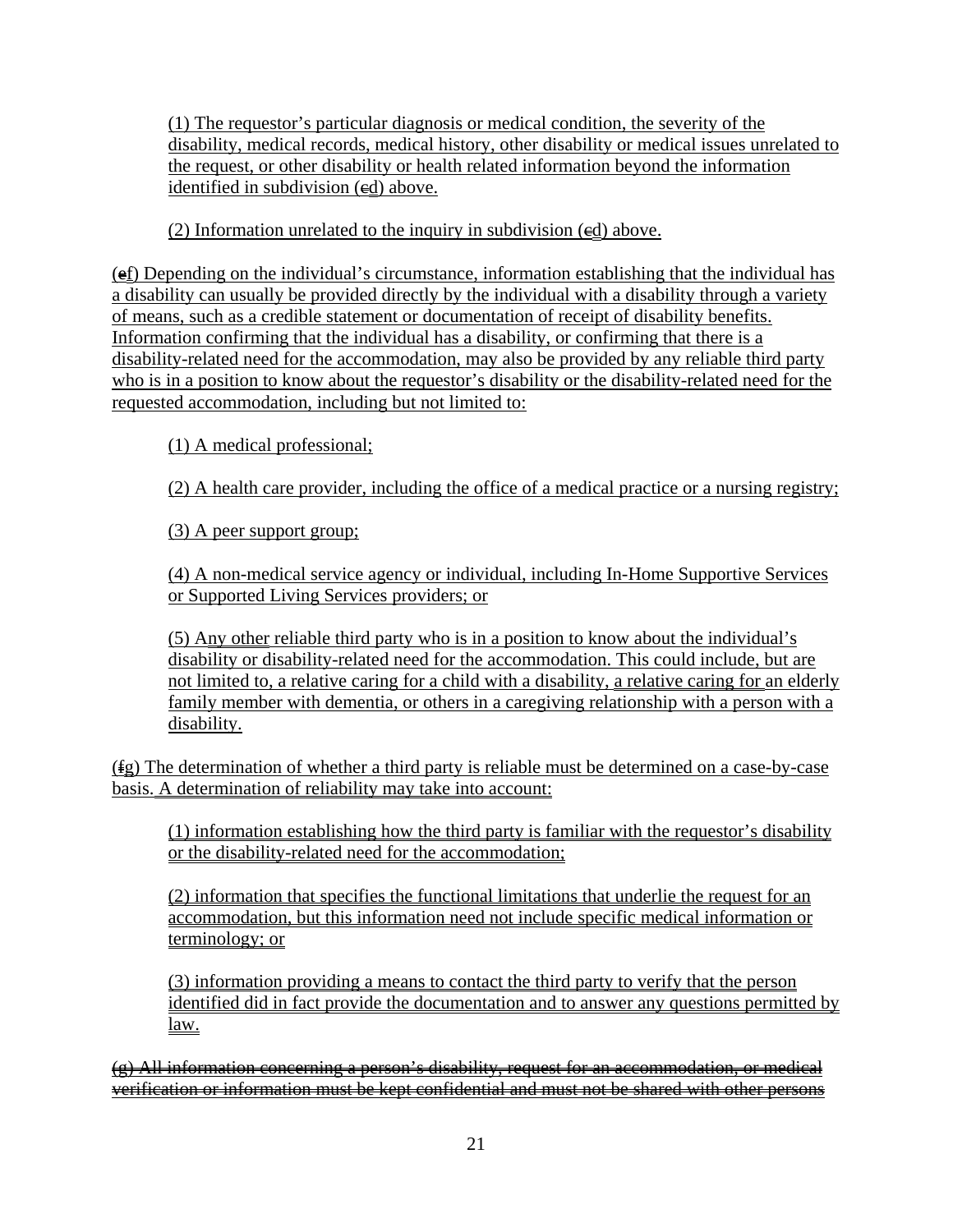who are not directly involved in the interactive process or decision making about the requested accommodation unless disclosure is required to:

#### (1) make or assess the decision to grant or deny the request for accommodation;

(2) effectively implement the requested accommodation; or

#### (3) when disclosure is required by law.

Note: Authority cited: Section 12935(a), Government Code. Reference: Sections 12920, 12921, and 12955, Government Code.

#### **§ 11098.27. Assistive Animals as a Reasonable Accommodation.**

(a) If the requested accommodation is for an assistive animal, the request may also be denied if:

(1) The specific assistive animal in question poses a direct threat to the health or safety of others that cannot be reduced or eliminated by another reasonable accommodation; or

(2) The specific assistive animal in question would cause substantial physical damage to the property of others that cannot be reduced or eliminated by another reasonable accommodation. Breed, size, and weight limitations may not be applied to an assistive animal.

(3) A determination that an assistive animal poses a direct threat of harm to others or would cause substantial physical damage to the property of others must be based on an individualized assessment that relies on objective evidence about the specific animal's actual conduct – not on mere speculation or fear about the types of harm or damage an animal may cause and not on evidence about harm or damage that other animals have caused. No species, breed, size, number, or other universal restrictions may be applied. The assessment of direct threat must consider:

(A) the nature, duration, and severity of the risk of injury;

(B) the probability that injury will actually occur; and

(C) whether there are any reasonable accommodations that will eliminate the direct threat.

(b) A person who is granted accommodation of an assistive animal shall not be required to pay any pet fee, rent, or other additional fee, including additional security deposit or liability insurance, to have the animal in his or her residence. However, a person who is granted accommodation of an assistive animal may be required to cover the costs of repairs for damage the animal causes to the dwelling unit or the common areas, excluding reasonable wear and tear, if it is the housing provider's practice to assess such damages.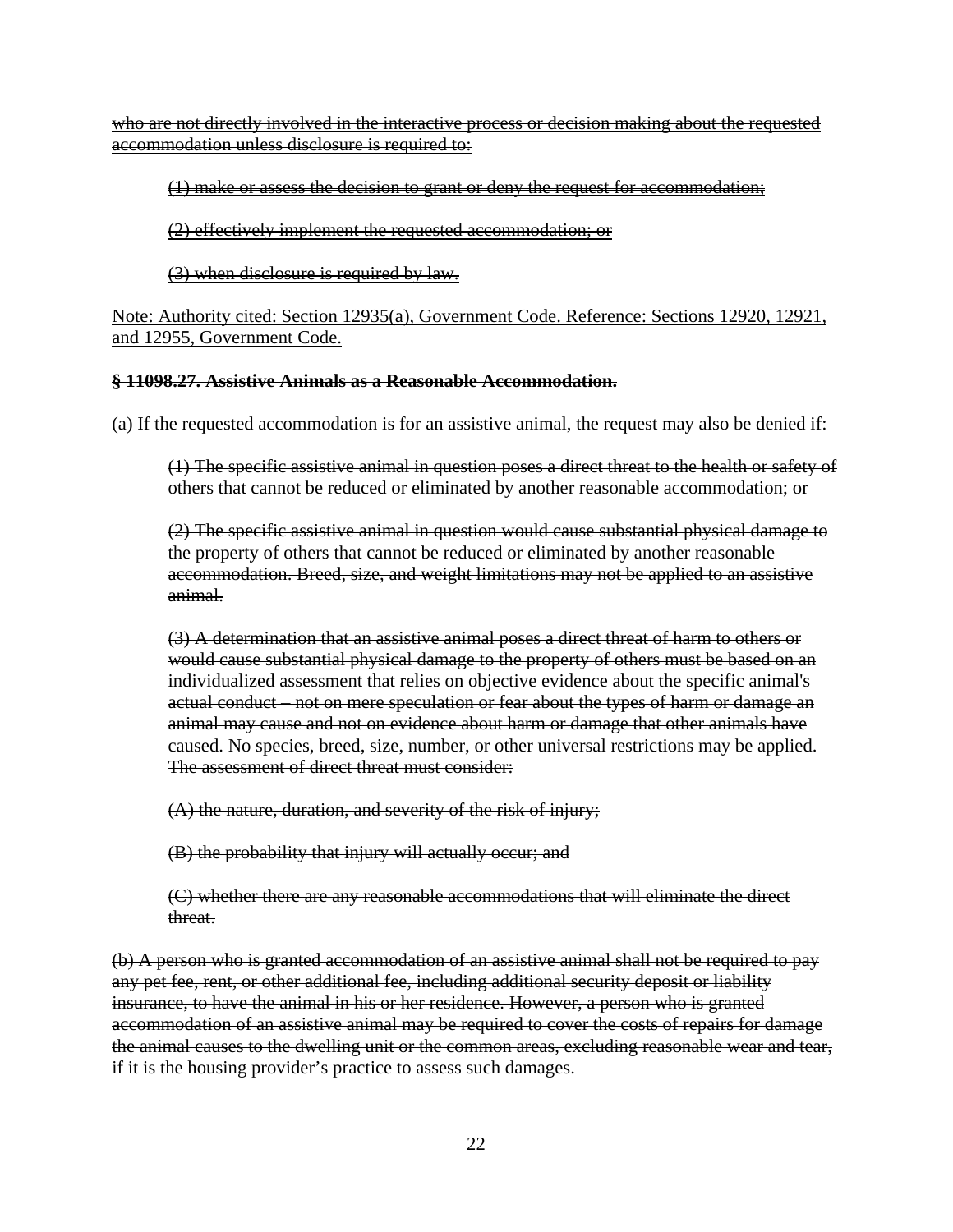(c) Any state and local requirements regarding animals apply equally to assistive animals including, but not limited to, requirements that an animal be licensed, vaccinated, and/or sterilized. A housing provider is permitted to request verification that an assistive animal is in compliance with any applicable requirements.

(d) A housing provider may impose other reasonable conditions on an assistive animal to ensure it is under the control of the applicant or resident. These conditions may not be more restrictive than those imposed upon other animals on the property.

(e) Invitees to the property shall be granted accommodation for assistive animals, in accordance with the restrictions above.

(f) If someone requests an accommodation, including, but not limited to, use of an assistive animal, then the housing provider may require verification of disability pursuant to section 11098.30 of these regulations.

(1) Similarly, if the disability is known but the disability-related need for the assistive animal is not, the housing provider may ask the individual to provide documentation of the disability-related need for an assistive animal.

(g) A qualified health care provider, as defined in section 11098.30, must have specific knowledge of the patient's medical condition based on an individualized examination and not operate primarily to provide certifications for assistive animals.

(1) If medical information is provided by a qualified health care provider who does not have specific knowledge based on an individualized examination and operates primarily to provide certifications for assistive animals, then the housing provider may request information verifying the need for an accommodation from a qualified health care provider and continue to engage in the interactive process.

Note: Authority cited: Section 12935(a), Government Code. Reference: Sections 12920, 12921, and 12955, Government Code; *Auburn Woods I Homeowners Ass'n v. Fair Employment and Housing Com'n* (2004) 121 Cal.App.4th 1578.

#### **§ 11098.298. Undue Hardship and Fundamental AlterationDenial of Reasonable Accommodation.**

(a) A housing provider may deny a requested accommodation as not reasonable if the accommodation would impose an undue hardship on the housing provider. An undue hardship would impose significant difficulty or expense or would constitute a fundamental alteration in the program or service. A fundamental alteration changes the essential nature of a provider's operations, such as shopping or cleaning for a resident. The determination of whether an accommodation poses undue hardship must be made on a case-by-case basis involving various factors including, but not limited to:

(1) the nature and cost of the requested accommodation;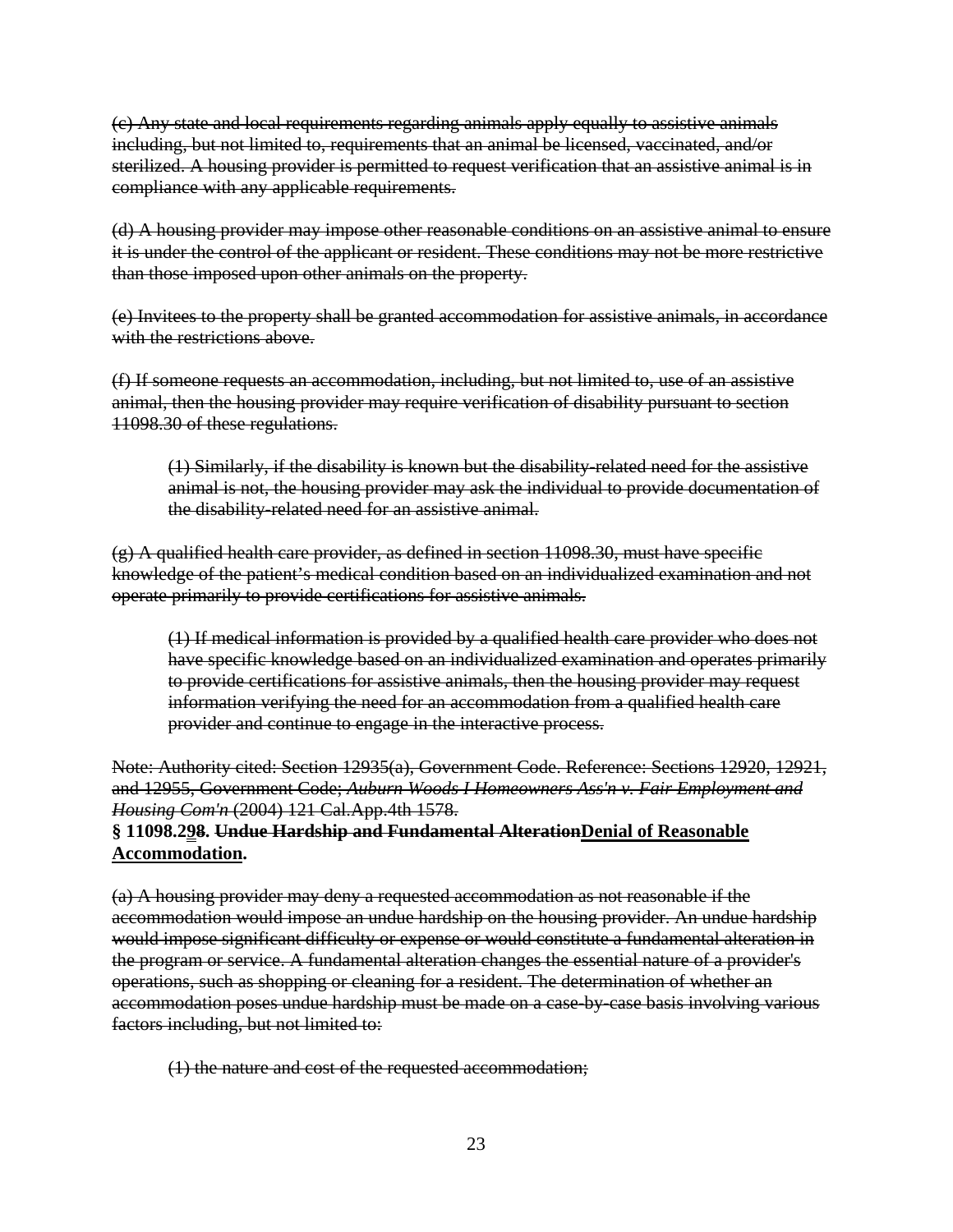(2) the financial resources of the housing provider;

(3) the benefits that the accommodation or modification would provide to the applicant or resident with a disability;

(4) the availability of alternative accommodations or modifications that would effectively meet the applicant's or resident's disability-related needs; and

(5) the existence of conflicting good faith requests for accommodations that cannot be reconciled through the interactive process.

(b) A housing provider cannot claim undue hardship based on the housing provider's or another resident's fears or prejudices toward the individual's disability, nor can undue hardship be based on the fact that provision of a reasonable accommodation or modification might be considered unfair by other individuals.

(a) A requested accommodation may be denied if:

(1) The individual on whose behalf the accommodation was requested is not an individual with a disability;

(2) There is no disability-related need for the requested accommodation (in other words, there is no nexus between the disability and the requested accommodation);

(3) The requested accommodation would constitute a fundamental alteration of the services or operations of the person who is asked to provide the accommodation; or

(4) The requested accommodation would impose an undue financial or administrative burden on the **p**Person who is asked to provide the accommodation.

(b) The determination of whether an accommodation poses an undue financial or administrative burden must be made on a case-by-case basis and should consider various factors including, but not limited to:

(1) the nature and cost of the requested accommodation;

(2) the financial resources of the  $\frac{1}{2}$ Person who has been asked to grant the accommodation;

(3) the benefits that thea proposed alternative accommodation would provide to the individual with a disability;

 $(4)$  the availability of alternative accommodations  $\theta$  modifications that would effectively meet the disability-related needs of the individual with a disability; and

(5) where the entity being asked to make the accommodation is part of a larger entity, the structure and overall resources of the larger organization should be considered, as well as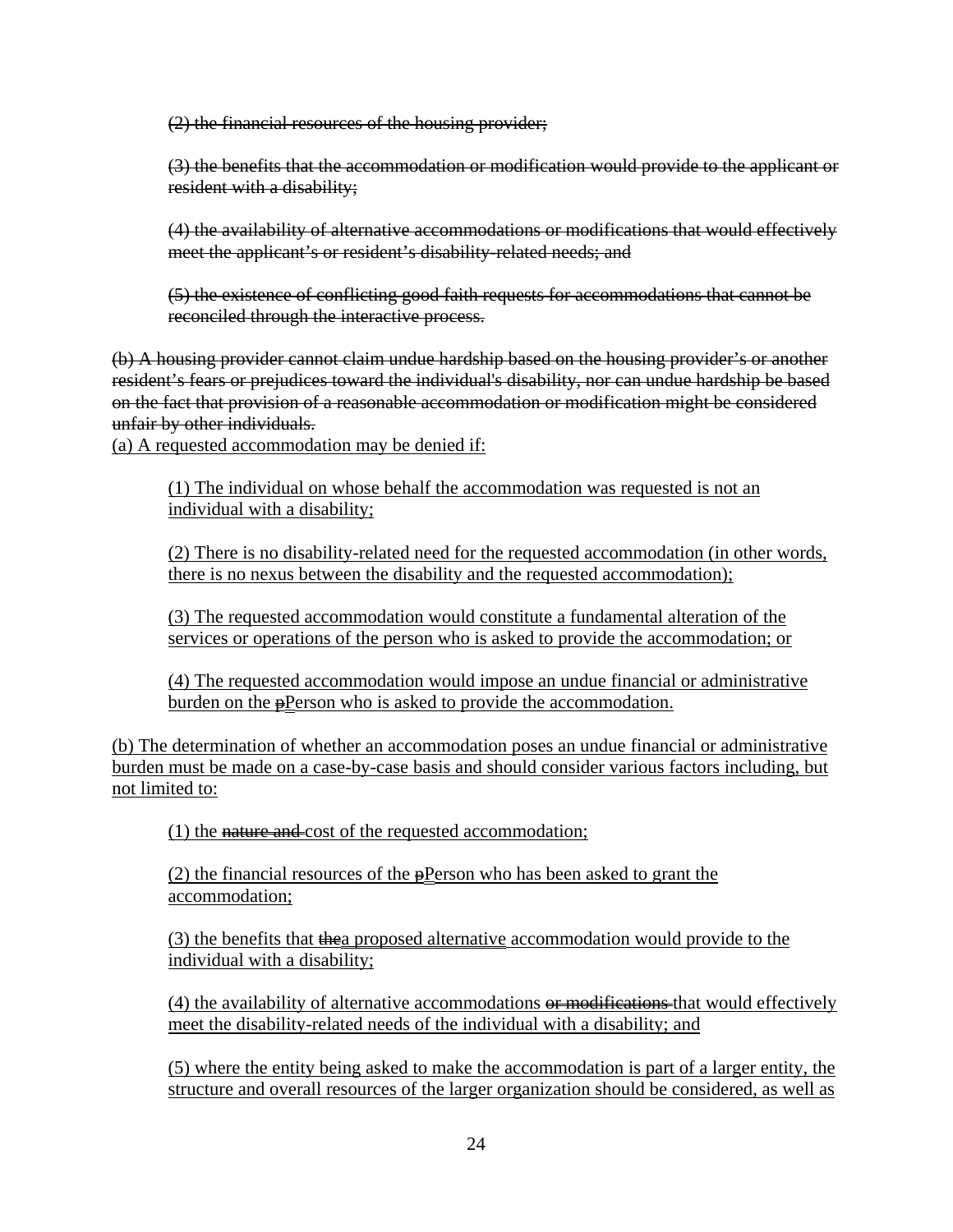the financial and administrative relationship of the entity to the larger organization. In general, a larger entity with greater resources would be expected to make accommodations requiring greater effort or expense than would be required of a smaller entity with fewer resources; and

(6) whether a financial burden defense is justified if the need for the accommodation arises from the Owner's failure to maintain or repair the property as required by law or contract.

(c) A fundamental alteration is a modification that changes the essential nature of the services or operations of the  $\frac{P}{P}$ erson being asked to provide the accommodation. For example, if a landlord does not normally provide shopping for residents, a request to shop for a person with a disability could constitute a fundamental alteration.

(d) A  $\frac{1}{2}$ Person cannot deny a request for a reasonable accommodation based on the  $\frac{1}{2}$ Person's or another individual's fears or prejudices about the individual's disability, nor can a denial be based on the fact that provision of a reasonable accommodation or modification might be considered unfair by other individuals or might be an undue burden if extended to multiple other individuals who might request accommodations.

Note: Authority cited: Section 12935(a), Government Code. Reference: Sections 12920, 12921, and 12955, Government Code, *Auburn Woods I Homeowners Ass'n v. Fair Employment and Housing Com'n* (2004) 121 Cal.App.4th 1578.

## **§ 11098.29. The Interactive Process.**

(a) When needed to identify or implement an effective, reasonable accommodation for a person with a disability, the law requires a timely, good faith, interactive process between a housing provider and the person with a disability, or the individual's representative, who is requesting the accommodation.

(b) A housing provider may not require that the request for accommodation be made in a particular manner or at a particular time. A person makes a reasonable accommodation request whenever she makes clear to the housing provider that she is requesting an exception, change, or adjustment to a rule, policy, practice, or service because of a disability, regardless of whether the phrase "reasonable accommodation" is used as part of the request. Adopting a formal procedure may aid persons with disabilities in making requests for reasonable accommodations or modifications and may make it easier to assess those requests and keep records of the considerations given the requests. However, a housing provider may not refuse a request or refuse to engage in the interactive process because the requester did not use the housing provider's preferred forms or procedures or because the requester did not present sufficient proof of disability. A person responsible for responding to accommodation requests may assist someone in completing a form.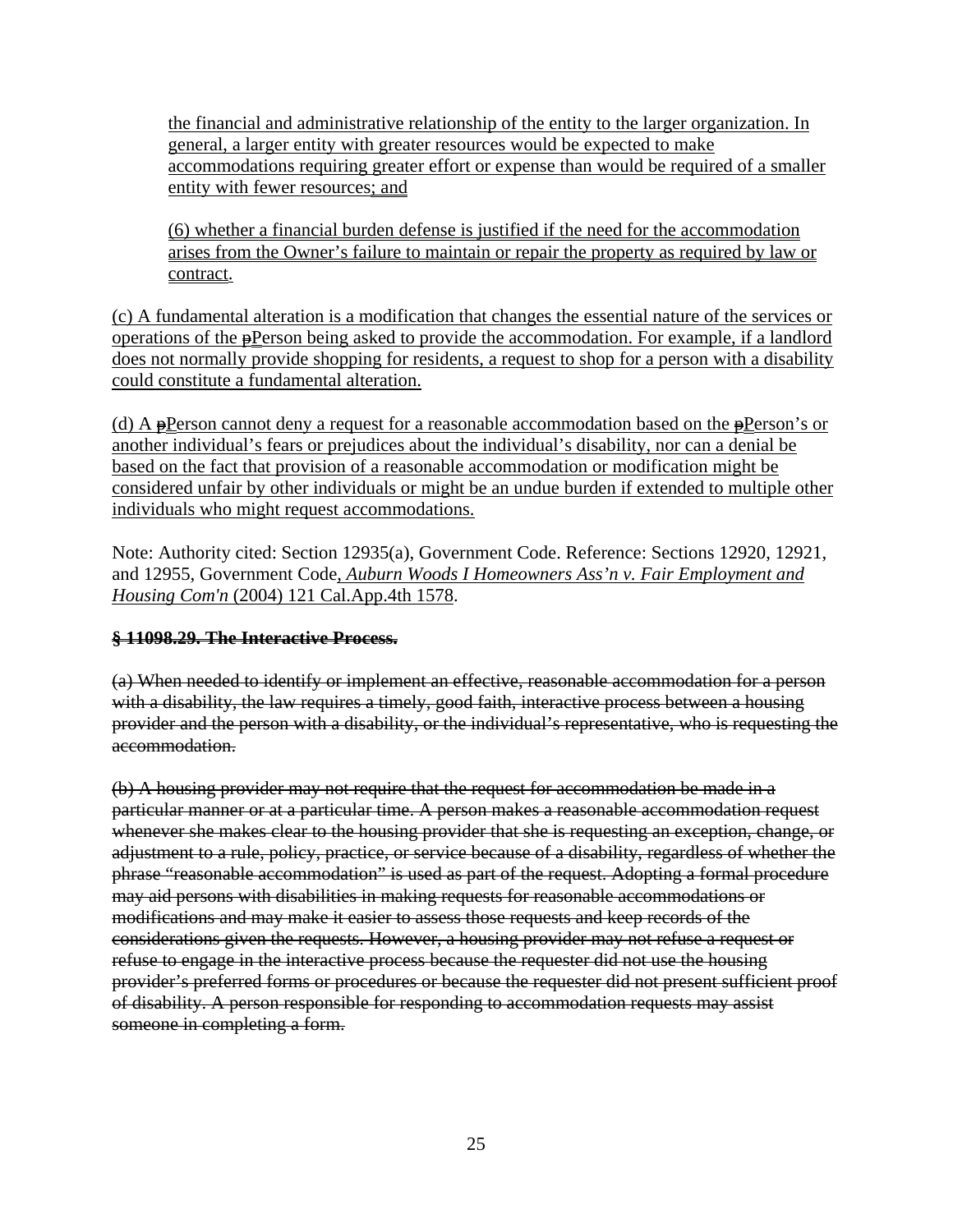(c) The request for a reasonable accommodation or modification may be made by the applicant or resident with a disability, a family member, or someone else acting on behalf of the person with a disability.

(d) All parties to the interactive process must make reasonable efforts to participate in the interactive process in good faith. Direct communication between the housing provider and person with a disability requesting the accommodation is not required, but any indirect communication must alert the resident or applicant that the housing provider is considering various accommodations or modifications and that the resident or person requesting the accommodation has the right to participate in the discussion or interaction.

(e) The housing provider must engage in the interactive process upon receipt of a request for accommodation or modification. The time necessary to complete the interactive process depends on many factors, including, but not necessarily limited to, the nature of the accommodations or modifications under consideration and whether it is necessary to obtain supporting information if the need for the accommodation or modification is not obvious or known to the housing provider. Notwithstanding such variables, the duration of the process should not exceed thirty calendar days from the date of the start of the interactive process. Any delay by the housing provider beyond the thirty calendar day timeline in completing the interactive process establishes a rebuttable presumption that the housing provider failed to engage in a good faith, interactive process. In some cases, thirty calendars days may be unreasonable.

(f) When, after engaging in the interactive process, a housing provider refuses a requested accommodation because it is not reasonable, the housing provider must consider all alternative accommodations of which it is aware or that are brought to its attention by the applicant or resident. If an alternative accommodation would effectively meet the requester's disabilityrelated needs and is reasonable, the housing provider must grant it. In cases where a housing provider believes that, while the accommodation requested by the applicant or resident is reasonable, there is an alternative accommodation that would be equally effective, the housing provider should discuss with the individual if she is willing to accept the alternative accommodation. However, a person with a disability is not obligated to accept an alternative accommodation if she believes the alternative accommodation will not meet her needs and her preferred accommodation is reasonable.

(a) In order to identify, evaluate, or implement an effective, reasonable accommodation for an individual with a disability, the person considering the accommodation must engage in a timely, good faith, interactive process with the individual with a disability, or the individual's representative.

(b) If the nexus between the disability and the requested accommodation is not clear to the person considering the accommodation, or if the person considering the accommodation believes the information received is insufficient to establish either that a disability exists or the nature of the disability-related need for the accommodation, the person considering the accommodation must seek clarification or additional information from the individual with a disability or the individual's representative.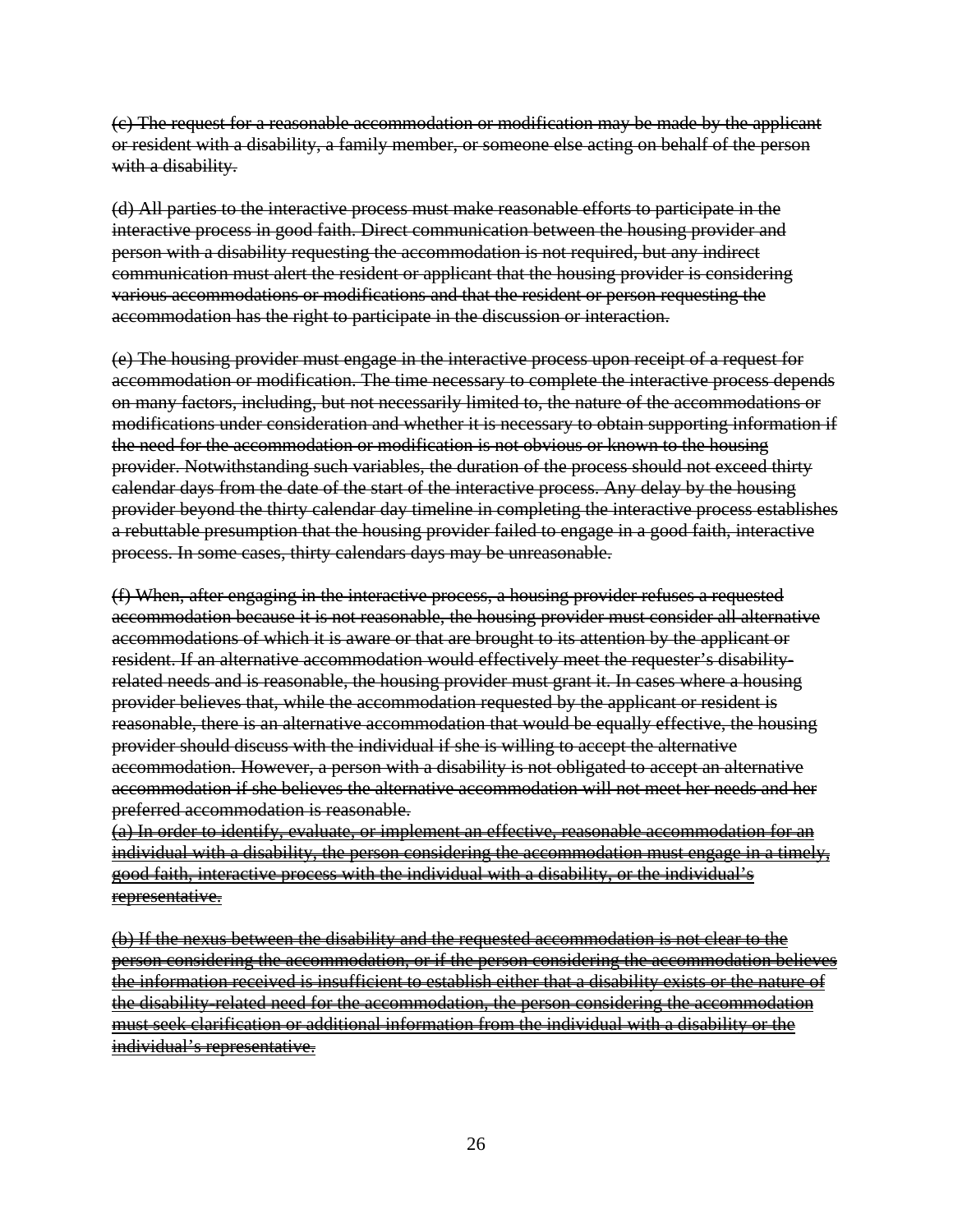(c) If the person considering the requested accommodation believes the particular requested accommodation would be an undue financial or administrative burden, or a fundamental alteration, after considering all appropriate factors, the person being asked to make the accommodation must try to identify another accommodation that will not pose such an undue burden or fundamental alteration.

(d) If the person considering the request believes an alternative accommodation is warranted under subparagraph (c) above, the person considering the request should discuss with the requestor whether the proposed alternative accommodations would be equally effective in meeting the requestor's needs. In many cases, the individual with the disability has the most accurate knowledge about the functional limitations posed by their disability, and the individual is not obligated to accept an alternative accommodation if it will not meet the individual's needs and the request is not an undue financial or administrative burden or a fundamental alteration.

(e) Requests for reasonable accommodations must be promptly considered. The time necessary to respond to a request depends on many factors, including, but not necessarily limited to:

(1) the nature of the accommodations under consideration;

(2) whether it is necessary to obtain supporting information because the disability or the need for the accommodation is not obvious or known to the housing provider;

(3) whether the accommodation is needed on an urgent basis; and

(4) whether it is necessary to engage in the interactive process to resolve the request.

(f) An undue delay by the person considering the request may constitute a denial of a reasonable accommodations. Whether a request has been promptly considered is a case-by-case factual determination.

(g) A failure to reach an agreement on an accommodation request after a reasonable attempt to do so is in effect a decision not to grant the requested accommodation.

Note: Authority cited: Section 12935(a), Government Code. Reference: Sections 12920, 12921, and 12955, Government Code; *Auburn Woods I Homeowners Ass'n v. Fair Employment and Housing Com'n* (2004) 121 Cal.App.4th 1578.

**§ 11098.30. Proof of Disability.** 

(a) A housing provider may not ask a person to provide documentation showing the disability or disability-related need for an accommodation if the disability or disability-related need is readily apparent or already known to the provider.

(b) If the need for the requested accommodation or modification is not readily apparent, the housing provider may request that the applicant or resident provide documentation from a qualified health care provider, as defined in subdivision (e) below, verifying that an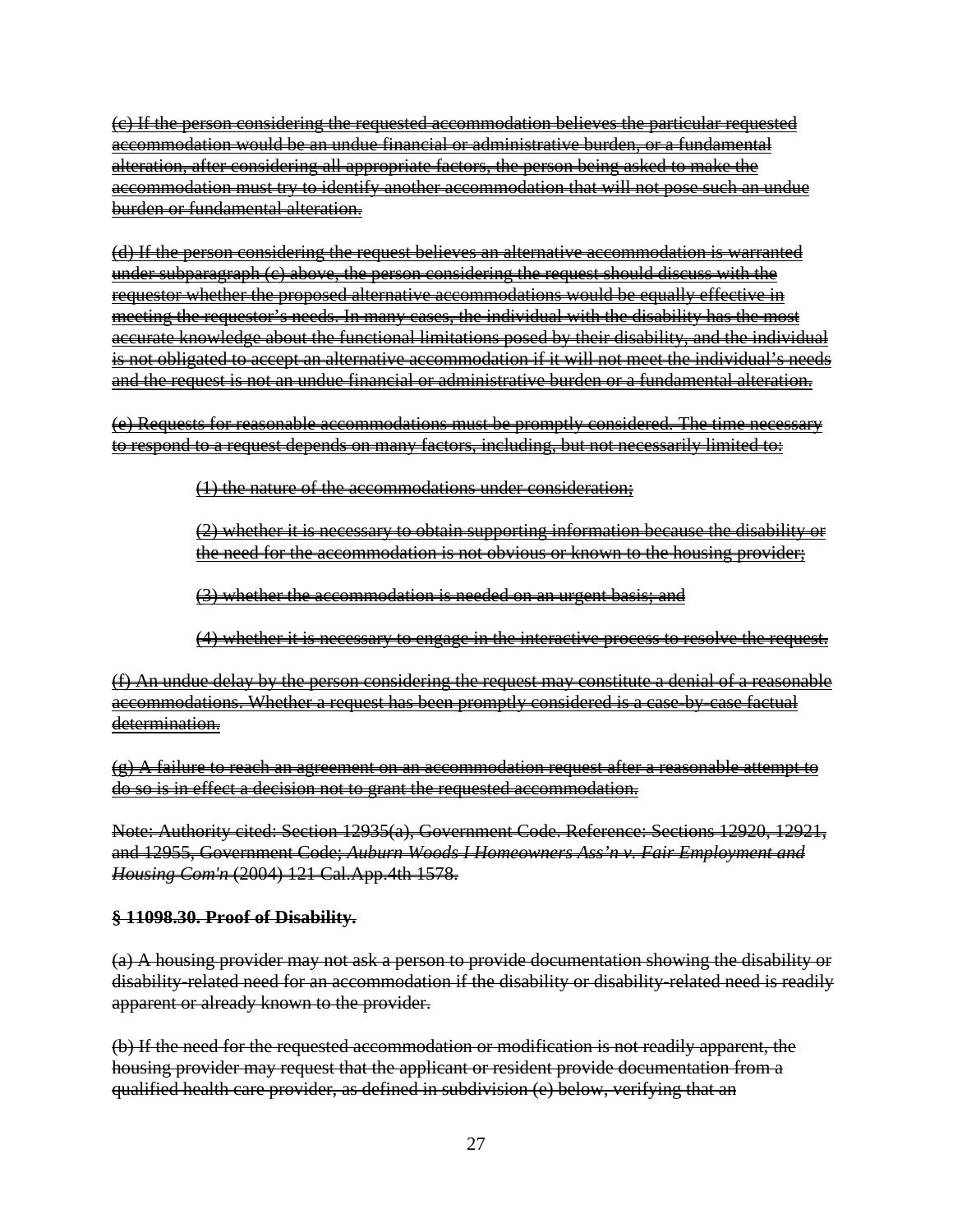accommodation or modification is necessary because the person has a disability and because the request for accommodation or modification would afford the person with a disability equal opportunity to use and enjoy a dwelling.

(1) The person with the disability is not required to reveal a particular diagnosis. The person with a disability should provide only information about how the disability restricts or limits the resident in one or more major life activities, as compared to most people in the general population, and how the requested accommodation will enable the resident to have an equal opportunity to use or enjoy the housing.

(c) All information concerning a person's disability, request for an accommodation, or medical verification or information must be kept confidential and must not be shared with other persons unless disclosure is required to either make or assess the decision to grant or deny the request for accommodation or modification, or disclosure is required by law.

(d) If the requested accommodation is for an assistive animal, the proof of disability must identify the specific species of animal needed for the reasonable accommodation.

(e) A qualified health care provider, who can provide information verifying disability or the necessity of an accommodation or modification, includes, but is not limited to:

(1) a medical or osteopathic doctor, physician, or surgeon, licensed in California or in another state or country, who directly treats or supervises the treatment of the applicant or resident; or

(2) a marriage and family therapist or acupuncturist, licensed in California or in another state or country, or any other persons who meet the definition of "others capable of providing health care services" under FMLA and its implementing regulations that became effective March 8, 2013 (29 C.F.R. § 825.125), including podiatrists, dentists, clinical psychologists, optometrists, chiropractors, nurse practitioners, nurse midwives, clinical social workers, physician assistants; or

(3) a peer support group, a non-medical service agency, social worker, or a reliable third party who is in a position to know about the individual's disability.

Note: Authority cited: Section 12935(a), Government Code. Reference: Sections 12920, 12921, and 12955, Government Code.

#### **§ 11098.30. Other Requirements or Limitations in the Provision of Reasonable Accommodations and Examples.**

(a) Other Requirements or Limitations in the Provision of Reasonable Accommodations

(1) It is unlawful to charge a fee or require an additional deposit or financial contribution as a condition of receiving, processing, or granting a reasonable accommodation.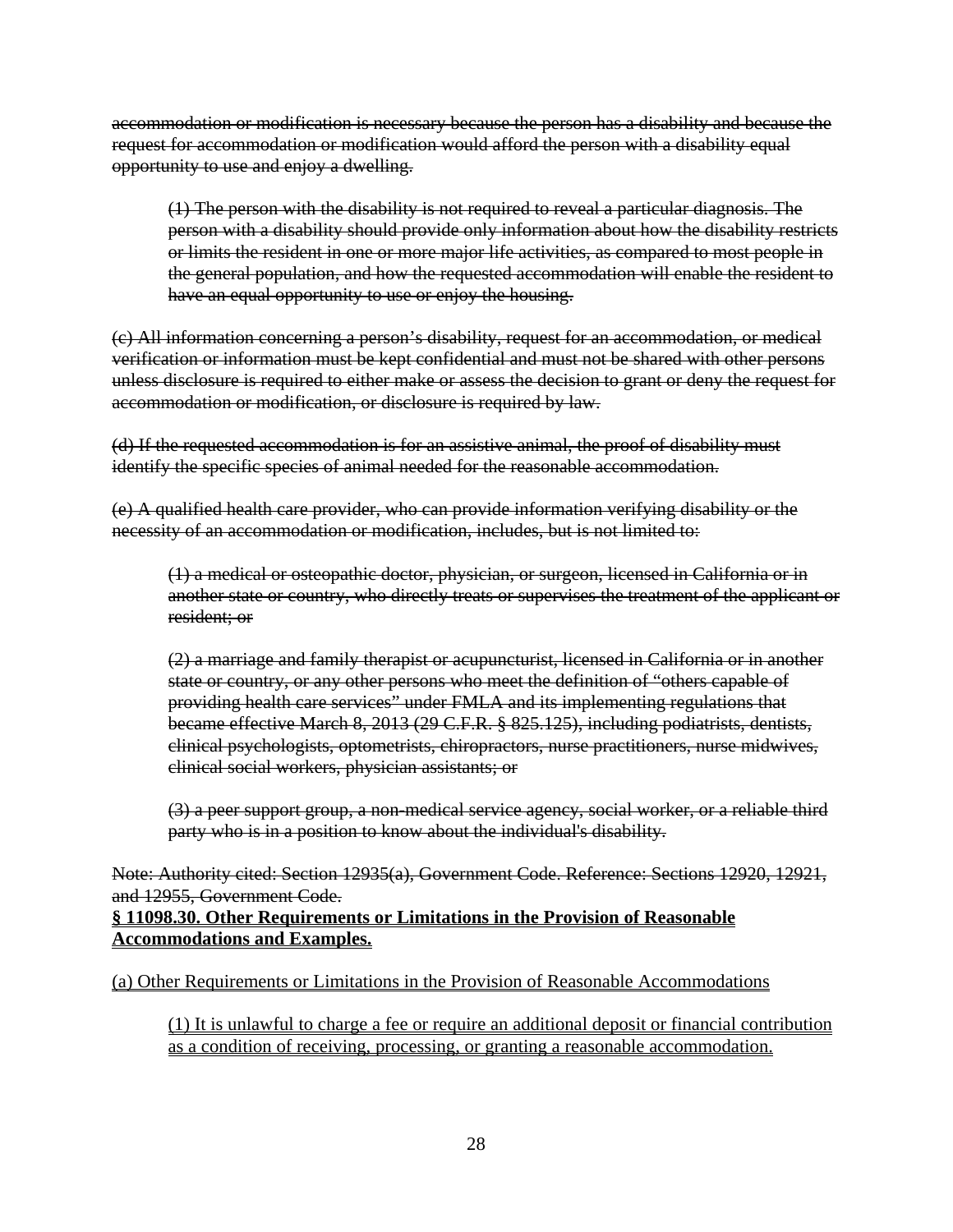(2) The fact that an accommodation may impose some cost on the Person providing the accommodation is not grounds for denial of a request, so long as the cost does not constitute an undue financial or administrative burden, under section 11098.29.

#### (b) Examples of Reasonable Accommodation:

(1) Progress Gardens is a 300 unit apartment complex with 450 parking spaces which are available to tenants and guests of Progress Gardens on a first-come, first-served basis. John applies for housing in Progress Gardens. John has a mobility disability and is unable to walk more than a short distance and therefore requests that a parking space near his unit be reserved for him so he will not have to walk very far to get to his apartment. It is a violation of this section for the owner or manager of Progress Gardens to refuse to make this accommodation. Without a reserved space, John might be unable to live in Progress Gardens at all or, when he has to park in a space far from his unit, might have great difficulty getting from his car to his apartment unit. The accommodation therefore is necessary to afford John an equal opportunity to use and enjoy a dwelling. Because the cost is likely minimal in light of the overall budget, the accommodation does not constitute an undue burden as defined in section 11098.29(b). Since providing parking spaces is part of the essential operations of the apartment complex, the accommodation is not fundamental alteration, as defined in section 11098.29(c). Therefore, the requested accommodation should be granted.

(2) Miguel is an individual with cognitive impairments that limit his ability to manage his financial affairs. Miguel uses a third party representative payee. He requests that he be able to pay rent through the payee rather than pay directly from his checking account, and that any nonpayment notices be sent to his representative payee as well as himself. This accommodation is necessary because without it Miguel might not be able to pay rent in a regular and timely manner which is necessary for him to fulfill his obligation as a tenant. Because the cost is likely minimal in light of the overall budget, the accommodation does not constitute an undue burden as defined in section 11098.29(b). Since processing rent payments is part of the essential operations of the apartment complex, the accommodation is not a fundamental alteration, as defined in section 11098.29(c). Therefore, the requested accommodation should be granted.

(3) Abigail, an individual with a disability receives only SSI (Supplemental Security Income), a government benefit based on her inability to work. She requests that she be permitted to add a co-signer on her rental lease in order to meet the minimum income qualifications. If the combined income of Abigail and the co-signer constitutes sufficient income to meet the reasonable minimum income qualifications in light of Abigail's other financial obligations, and if Abigail would not otherwise be able to rent this apartment, this accommodation is necessary. Because the cost is likely minimal in light of the overall budget, the accommodation does not constitute an undue burden as defined in section 11098.29(b). Since making minor lease changes is part of the essential operations of the apartment complex, the accommodation is not a fundamental alteration, as defined in section 11098.29(c). Therefore, the requested accommodation should be granted.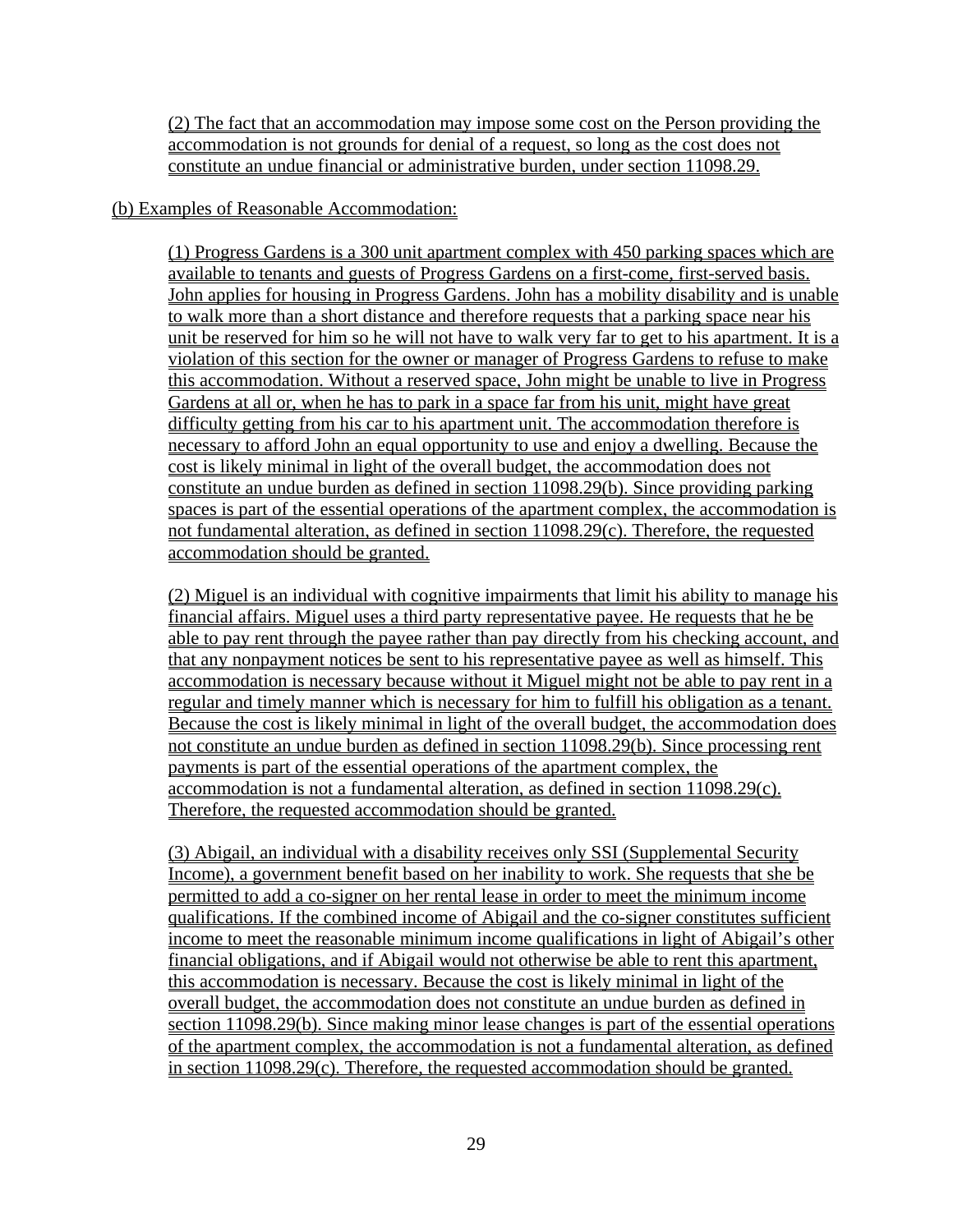(4) Tuan has quadriplegia and uses a power wheelchair, which can make it difficult for him to travel. He must make arrangements with a paratransit agency and it cannot always accommodate his requests without significant advance notice. He requests a reasonable accommodation for additional time to come into the mortgage lender's office to sign a loan modification application. This accommodation is necessary because without it Tuan may be unable to sign the loan modification application and so receive the loan. Because the cost is likely minimal in light of the overall budget, the accommodation does not constitute an undue burden as defined in section 11098.29(b). Since processing loan modification applications is part of the essential operations of the apartment complex, the accommodation is not a fundamental alteration, as defined in section 11098.29(c). Therefore, the requested accommodation should be granted.

(5) Michiko requests an exception to her property's no-pets policy as a reasonable accommodation so that her friend Yoshi, who has a non-apparent disability, is able to visit with his emotional support animal. Yoshi, as a person with a disability, is entitled to reasonable accommodations. Michiko may request such an accommodation on behalf of Yoshi. As the disability is non-apparent, the Owner may request information establishing the disability and the disability-related need for the animal. Discrimination is prohibited against individuals associated with an individual with a disability. Denying Michiko the right to have visitors of her choice, like other tenants, because her visitor has a disability would constitute discrimination against Michiko because of her association with an individual with a disability. Because without this accommodation Michiko will not be able to receive Yoshi as a visitor at her apartment which is a standard benefit of being a leaseholder this accommodation is necessary to Michiko an equal opportunity to use and enjoy a dwelling, and is therefore a necessary accommodation. Because the cost to process the request is likely minimal in light of the overall budget, the cost of providing an accommodation does not constitute an undue burden as defined in section 11098.29(b). Further, since determining the appropriateness of assistance animals is part of the essential operations of the apartment complex, the accommodation is not a fundamental alteration, as defined in section 11098.29(c). Therefore, unless the animal poses a direct threat, or Yoshi cannot provide the information, the accommodation should be granted. (Note if Yoshi has a service animal, rather than a support animal, the animal would be permitted pursuant to subsection 11098.31(b) without the need to request an accommodation.)

(6) Marita wants to install a ramp to enable her son, who uses a wheelchair, to enter and leave her house without assistance. Given the small lot, the ramp will extend slightly beyond the permitted lot coverage but will still be within Marita's property line and will not cross a public right of way. Marita requests a reasonable accommodation from the city to modify the city's policy regarding lot coverage. Because without the ramp Marita's son would not be able to use the house like any other dweller (coming and going without assistance), this accommodation is necessary to afford him an equal opportunity to use and enjoy a dwelling. Because the cost of processing and permitting her request is likely minimal in light of the city's overall budget, the accommodation does not constitute an undue burden as defined in section 11098.29(b). Since reviewing building alterations is part of the essential operations of the apartment complex, the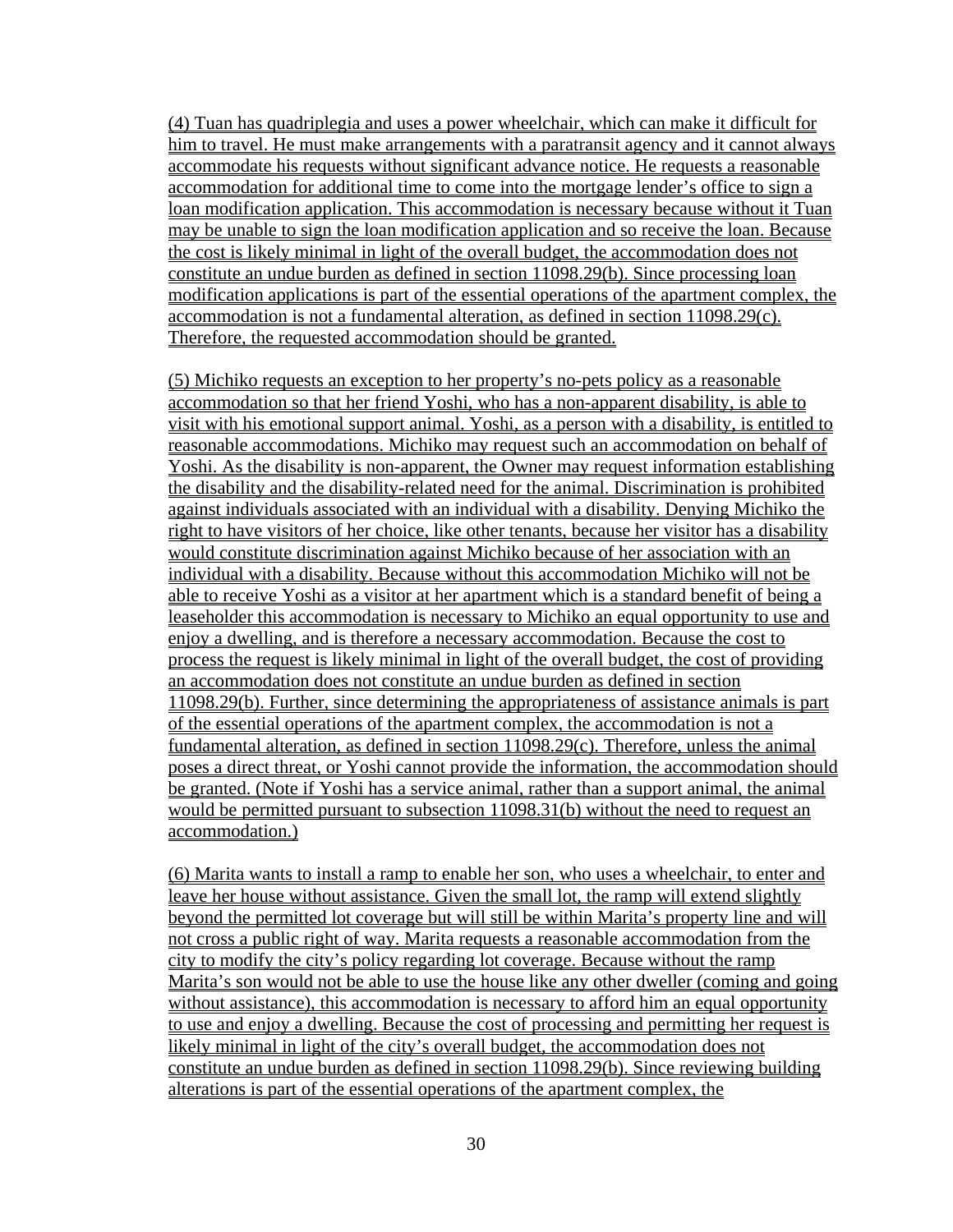accommodation is not a fundamental alteration, as defined in section 11098.29(c). Therefore, the requested accommodation should be granted. The city should grant the accommodation without charging Marita a fee under section 11098.30(a)(1), (Note that reasonable accommodations may also be available to Marita if the ramp did extend beyond her property line, but a further interactive process might be warranted on those specific facts).

(7) Teresa lives in a second floor apartment in a medium-sized apartment building with a single elevator that was working when she moved in. Last month her leg was amputated and she now uses a wheelchair. The elevator in the building is broken. Teresa cannot leave her home without assistance on the stairs. She requests that the Owner expedite repairs to the elevator and offer her the first available ground floor unit. Her request is necessary because there is a nexus between Teresa's disability and her request; without the requested accommodations she will not be able to access her unit using the common area. Because the cost is likely not burdensome in light of the overall budget, and would be required by law as part of the Owner's obligation to maintain the apartment, the accommodation does not constitute an undue burden as defined in section 11098.29(b). Since making repairs is part of the essential operations of the apartment complex, the accommodation is not a fundamental alteration, as defined in section 11098.29(c). See, section 11098.29(b)(6). Therefore, the requested accommodation should be granted. Depending on the time it takes to repair the elevator, or particular difficulties for Teresa, additional accommodation requests may be made that would need to be considered.

Note: Authority cited: Section 12935(a), Government Code. Reference: Sections 12920, 12921, and 12955, Government Code; *Auburn Woods I Homeowners Ass'n v. Fair Employment and Housing Com'n* (2004) 121 Cal.App.4th 1578.

# **§ 11098.310. Assistance Animals**

(a) Assistance Aanimals include  $\trianglelefteq$ Guide  $\trianglelefteq$ Dogs,  $\trianglelefteq$ Signal  $\trianglelefteq$ Dogs,  $\trianglelefteq$ Service  $\trianglelefteq$ Dogs, Service Animals, and sSupport aAnimals as defined in section 11098.23.

(b) Persons, including tenants, occupants, invitees, owners, and others, are permitted to have service animals in all dwellings (including Common Use and Public Use areas), residential real estate, and other buildings involved in residential real estate transactions, subject to the restrictions set forth in subsection (d) below. The only permissible questions that can be asked of an individual to determine if the animal is a Service Animal are: 1) "Are you a person with a disability?" and 2) "What is the disability-related task the animal has been trained to perform?" It is not permitted to ask the person with the disability to demonstrate the task.

(c) Persons with disabilities who have a Support Animal may request a reasonable accommodation related to the individuals' need for the Support Animal in dwellings (including Common Use and Public Use areas) and residential real estate.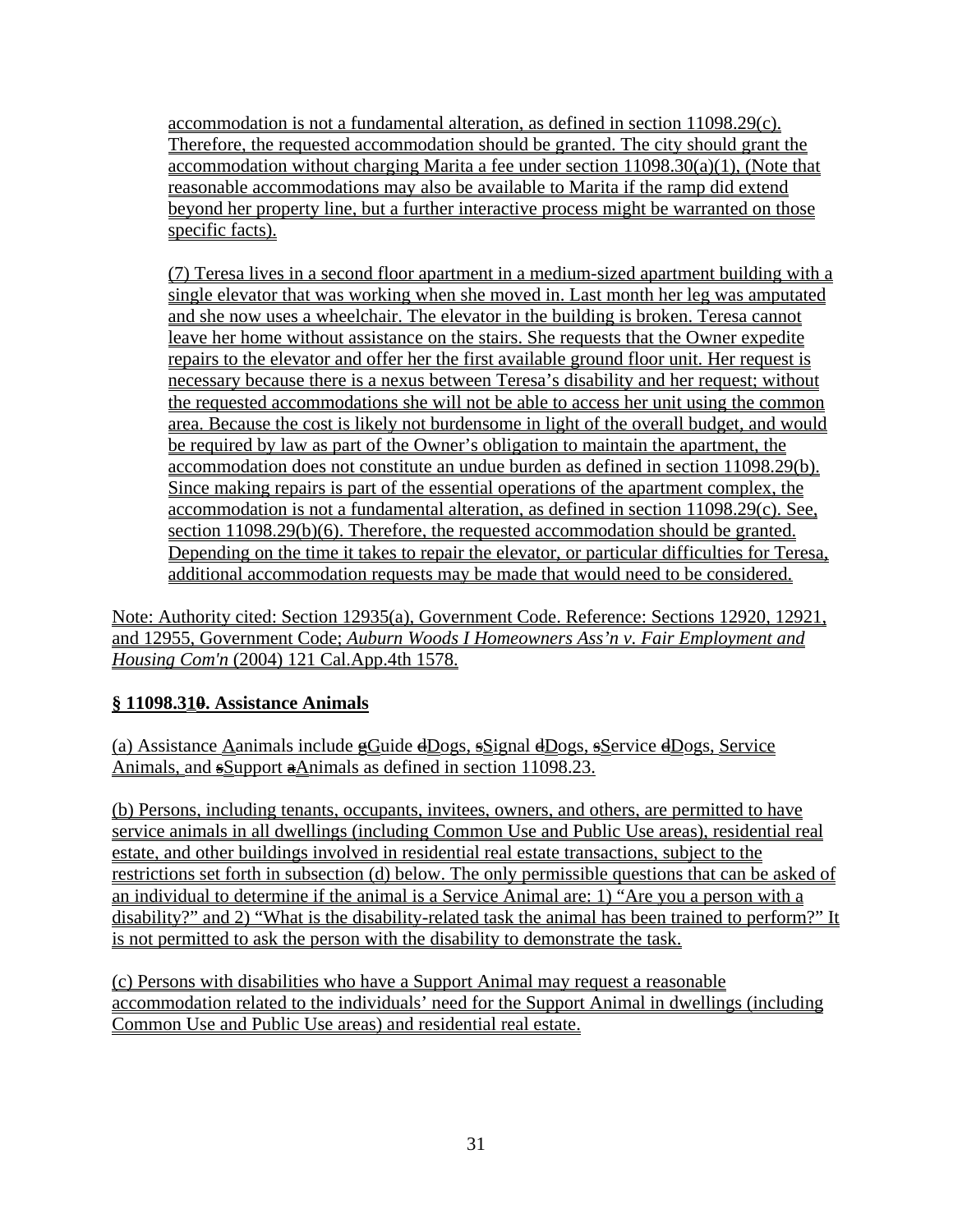(1) The standards, procedures, and defenses in section 11098.26 for evaluating a request for a reasonable accommodation apply to a request to have a Support Animal as a reasonable accommodation.

(2) A Support Animal certification from an online service that does not include an individualized assessment from a medical professional is presumptively considered not to be information from a reliable third party under section 11098.28. A Person provided with such a certification must provide an opportunity to the individual requesting the accommodation to provide additional information that meets the requirements of section 11098.28 before denying a request for reasonable accommodation.

(d) Provisions applicable to all assistance animals include:

(1) A person with an Assistance Animal may also be covered by other legal obligations relating to assistance animals, such as the American with Disabilities Act, section 504 of the Rehabilitation Act, Civil Code section 51, and Government Code 11135, which include additional requirements or prohibitions relating to Assistance Animals, and may further restrict the nature and type of inquiry that may be made concerning assistance animals;

(2) A person with an Assistance Animal shall not be required to pay any pet fee, additional rent, or other additional fee, including additional security deposit or liability insurance, in connection with the Assistance Animal;

(3) A person with an Assistance Animal may be required to cover the costs of repairs for damage the animal causes to the premises, excluding ordinary wear and tear;

(4) A person may have more than one Assistance Animal. Each animal must be individually determined to meet the requirements in this Article;

(5) No breed, size, and weight limitations may be applied to an Assistance Animal;

(6) Reasonable conditions may be imposed on the use of an Assistance Animal to ensure it is under the control of the individual with a disability or a person who may be assisting the individual with a disability, such as restrictions on waste disposal and animal behavior that may constitute a nuisance, so long as the conditions do not interfere with the normal performance of the animal's duties. For example, a leash requirement may interfere with the ability of a guide dog, signal dog, or service dog to assist an individual, in which case the animal may be under voice control or otherwise responsive. Similarly, a "no noise" requirement may interfere with a dog's job of barking to alert a blind person to a danger or someone at the door, but incessant barking all night long or when the person is not at home may violate reasonable restrictions relating to nuisance. Any such conditions may not be more restrictive than those imposed upon other animals on the property;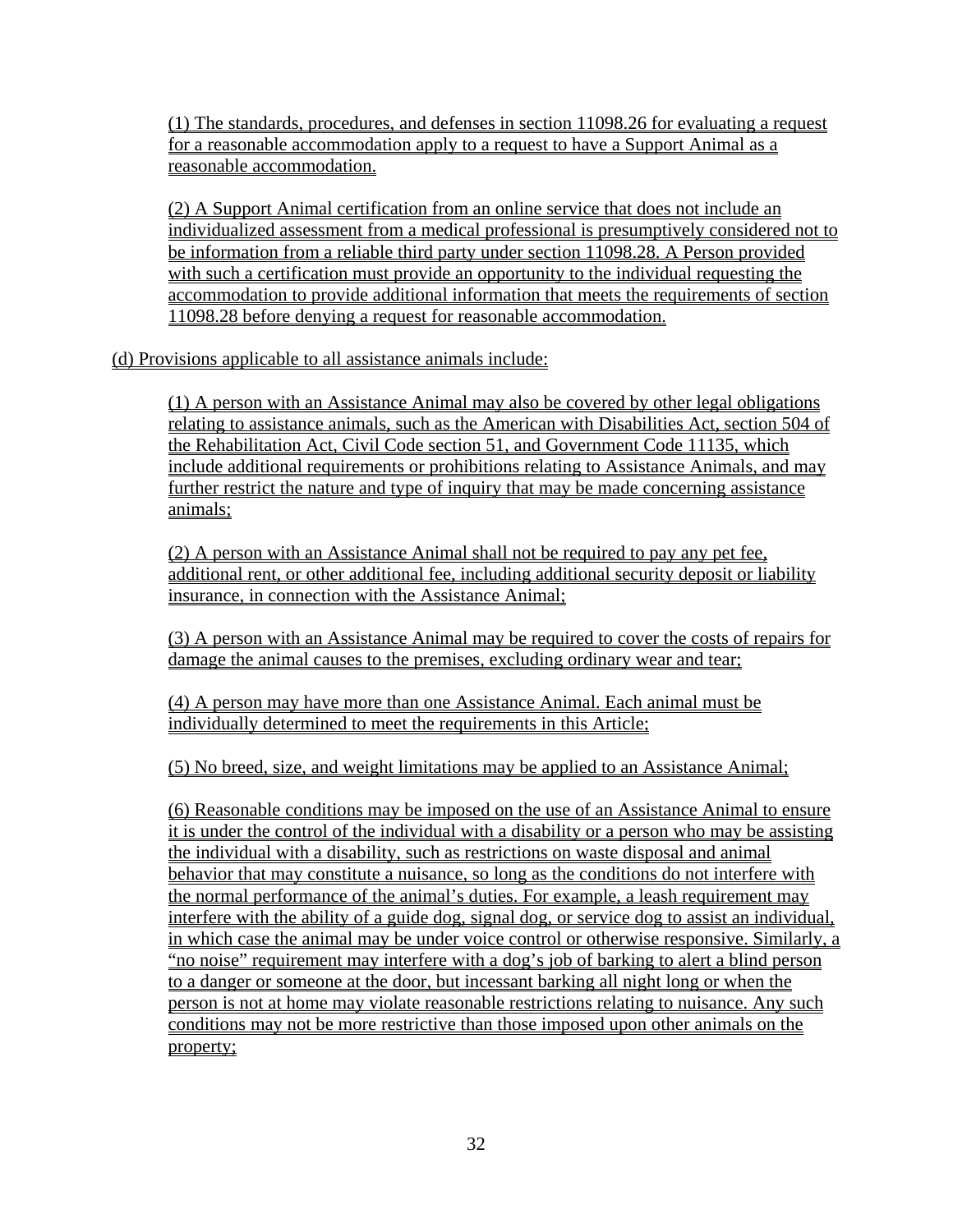(7) Animal vests, identification cards, or certificates are not in and of themselves documentation of either disability or the need for a reasonable accommodation, other than as set forth in subsection  $(c)(2)$  above;

(8) If a person is denied permission to have an assistance animal, the person is still entitled to all the rights and privileges that otherwise would have been accorded the person, so long as the person no longer has the Assistance Animal; and

(9) An animal need not be allowed if the animal constitutes a direct threat.

(A) In addition to the reasons set out in section 11098.29 for denial of a request for a reasonable accommodation for a Support Animal, an Assistance Animal may be denied if the animal constitutes a direct threat to the health and safety of others, as follows:

(i) The specific assistance animal in question poses a direct threat to the health or safety of others (i.e. a significant risk of substantial harm) that cannot be sufficiently mitigated or eliminated by another reasonable accommodation; or

(ii) The specific Assistance Animal in question would cause substantial physical damage to the property of others that cannot be sufficiently mitigated or eliminated by another reasonable accommodation.

(B) A determination that an Assistance Animal poses a direct threat of harm to others or would cause substantial physical damage to the property of others must be based on an individualized assessment that relies on objective evidence about the specific animal's actual conduct, not on mere speculation or fear about the types of harm or damage an animal may cause or on evidence about harm or damage that other animals have caused.

(C) The assessment of whether the Assistance Animal poses a direct threat must consider:

(i) the nature, duration, and severity of the risk of injury;

(ii) the probability that injury will actually occur; and

(iii) whether there are any reasonable accommodations that will eliminate the direct threat.

(D) Relevant evidence in determining whether an Assistance Animal imposes a direct threat includes whether there is evidence that the animal in question is currently engaging in dangerous conduct or has a recent history of overt dangerous acts. A dog that has been finally determined by a court of law to a be "potentially dangerous dog" or "vicious dog" pursuant to Food & Agric. Code section 31601 et seq. shall presumptively be considered to pose a direct threat of harm.

 (b) Assistance animals may be trained professionally or may be trained by the individual with a disability or other individual.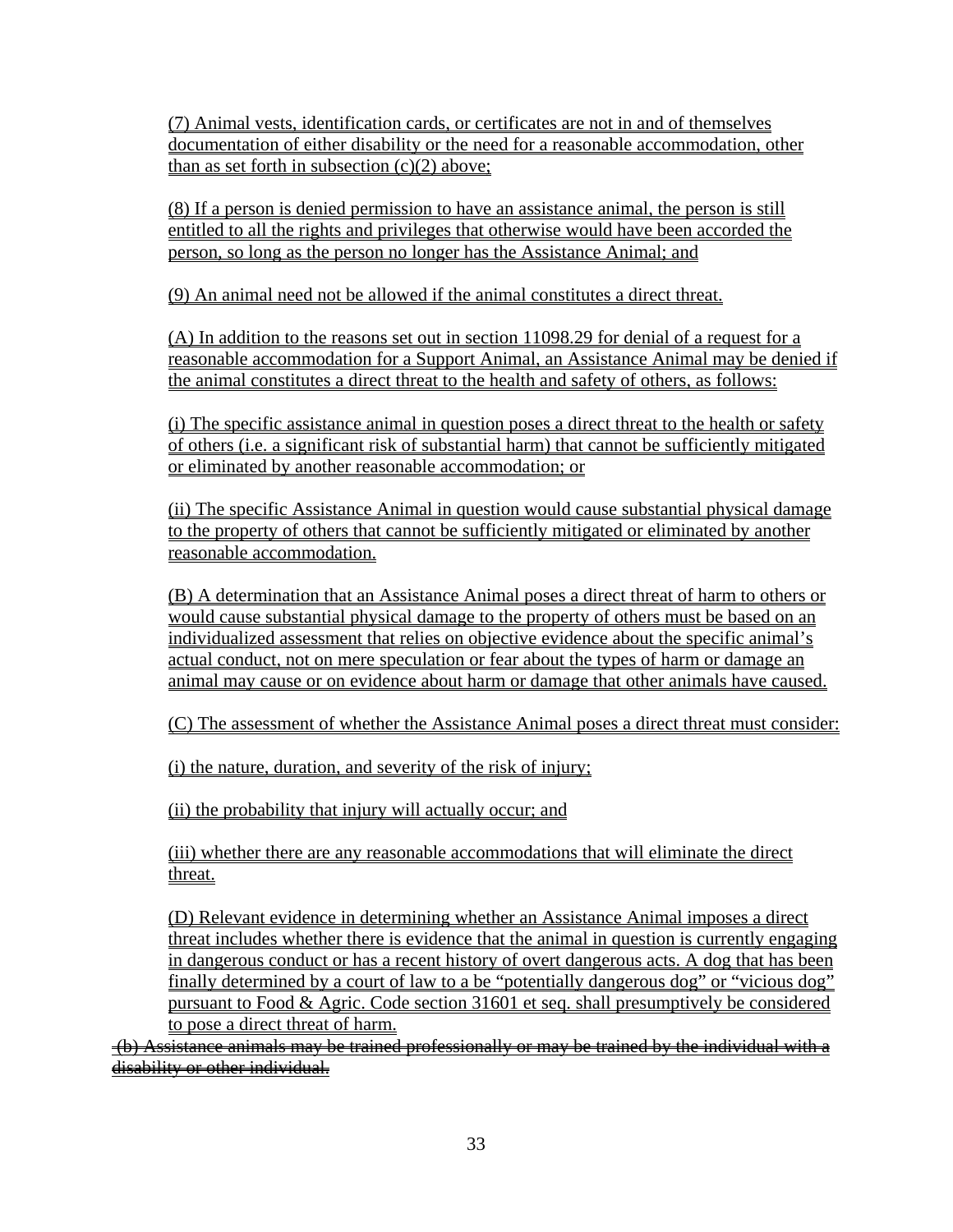(c) Individuals with disabilities who utilize guide dogs, signal dogs, or service dogs are entitled to use them in dwellings, including Common Use and Public Use areas, and in other public areas related to accessing housing, subject only to an inquiry as to what disability-related task the dog has been trained to perform.

(d) Many persons covered by the Fair Employment and Housing Act or the federal Fair Housing Act may also be covered by other legal obligations relating to assistance animals, such as the American with Disabilities Act, Section 504 of the Rehabilitation Act, or California Government Code 11135, which further restricts the nature and type of inquiry that may be made concerning assistance animals.

(e) Individuals with disabilities who have a support animal may request a reasonable accommodation related to the support animal.

(f) Direct Threat to the Health and Safety of Others and Substantial Physical Damage.

(1) In addition to the reasons set out in section 11098.28, a request for an assistance animal as a reasonable accommodation may be denied if:

(A) The specific assistance animal in question poses a direct threat to the health or safety of others that cannot be reduced or eliminated by another reasonable accommodation; or

(B) The specific assistance animal in question would cause substantial physical damage to the property of others that cannot be reduced or eliminated by another reasonable accommodation.

(2) Breed, size, and weight limitations may not be applied to an assistance animal.

 $\left( \mathbf{e} \right)$  A determination that an assistance animal poses a direct threat of harm to others or would cause substantial physical damage to the property of others must be based on an individualized assessment that relies on objective evidence about the specific animal's actual conduct, not on mere speculation or fear about the types of harm or damage an animal may cause or on evidence about harm or damage that other animals have caused. The assessment of whether the assistance animal poses a direct threat must consider:

(1) the nature, duration, and severity of the risk of injury;

(2) the probability that injury will actually occur; and

(3) whether there are any reasonable accommodations that will eliminate the direct threat.

(h) An individual who is granted a reasonable accommodation for an assistance animal shall not be required to pay any pet fee, additional rent, or other additional fee, including additional security deposit or liability insurance, in connection with the reasonable accommodation.